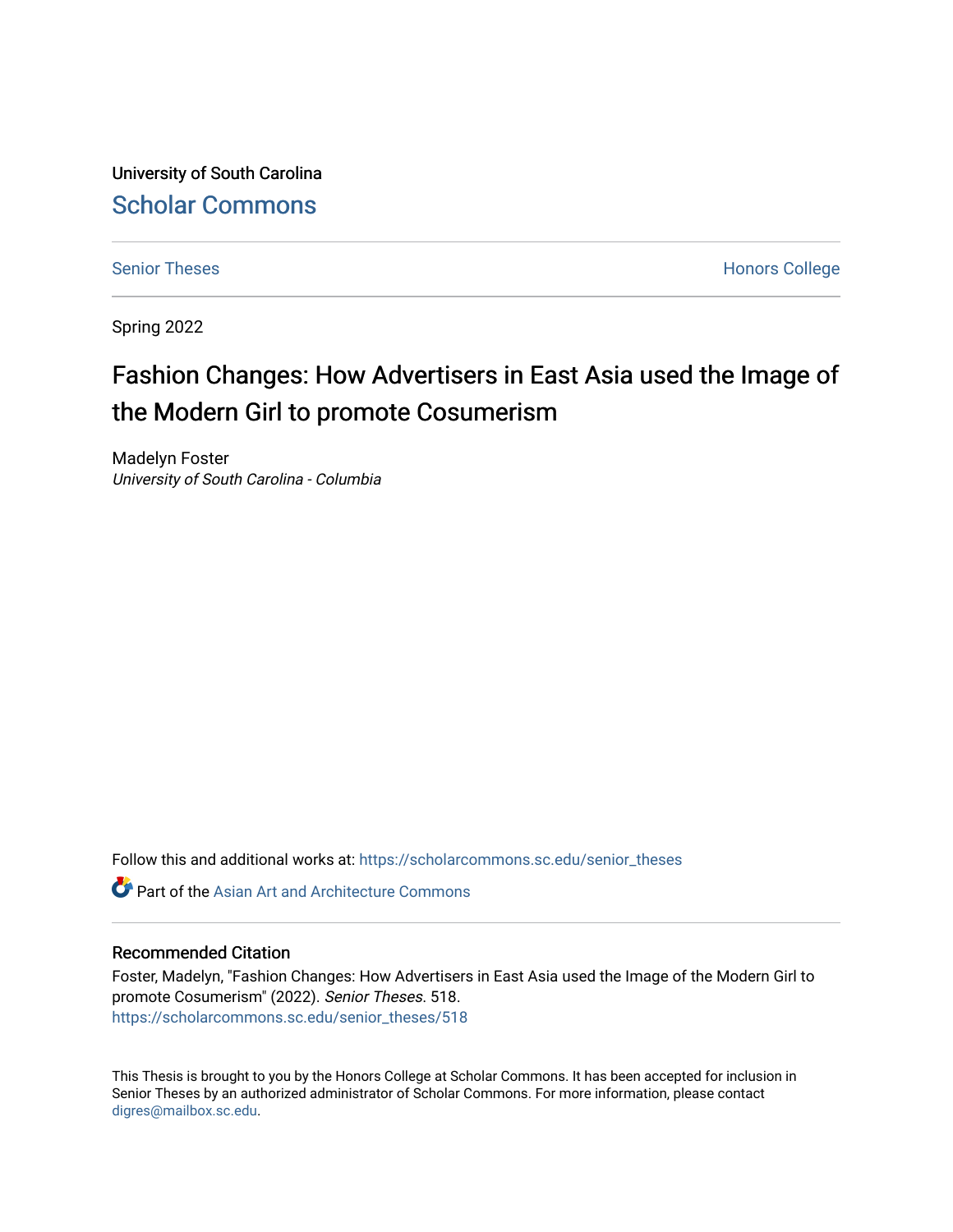### FASHION CHANGES: HOW ADVERTISERS IN EAST ASIA USED THE IMAGE OF THE MODERN GIRL TO PROMOTE CONSUMERISM

By

Madelyn Foster

Submitted in Partial Fulfillment

of the Requirements for

Graduation with Honors from the

South Carolina Honors College

May 2022

Approved:

Dr. Amanda Wangwright

Director of Thesis

Keyser Satherine

Dr. Catherine Keyser

Second Reader

Steve Lynn, Dean

For South Carolina Honors College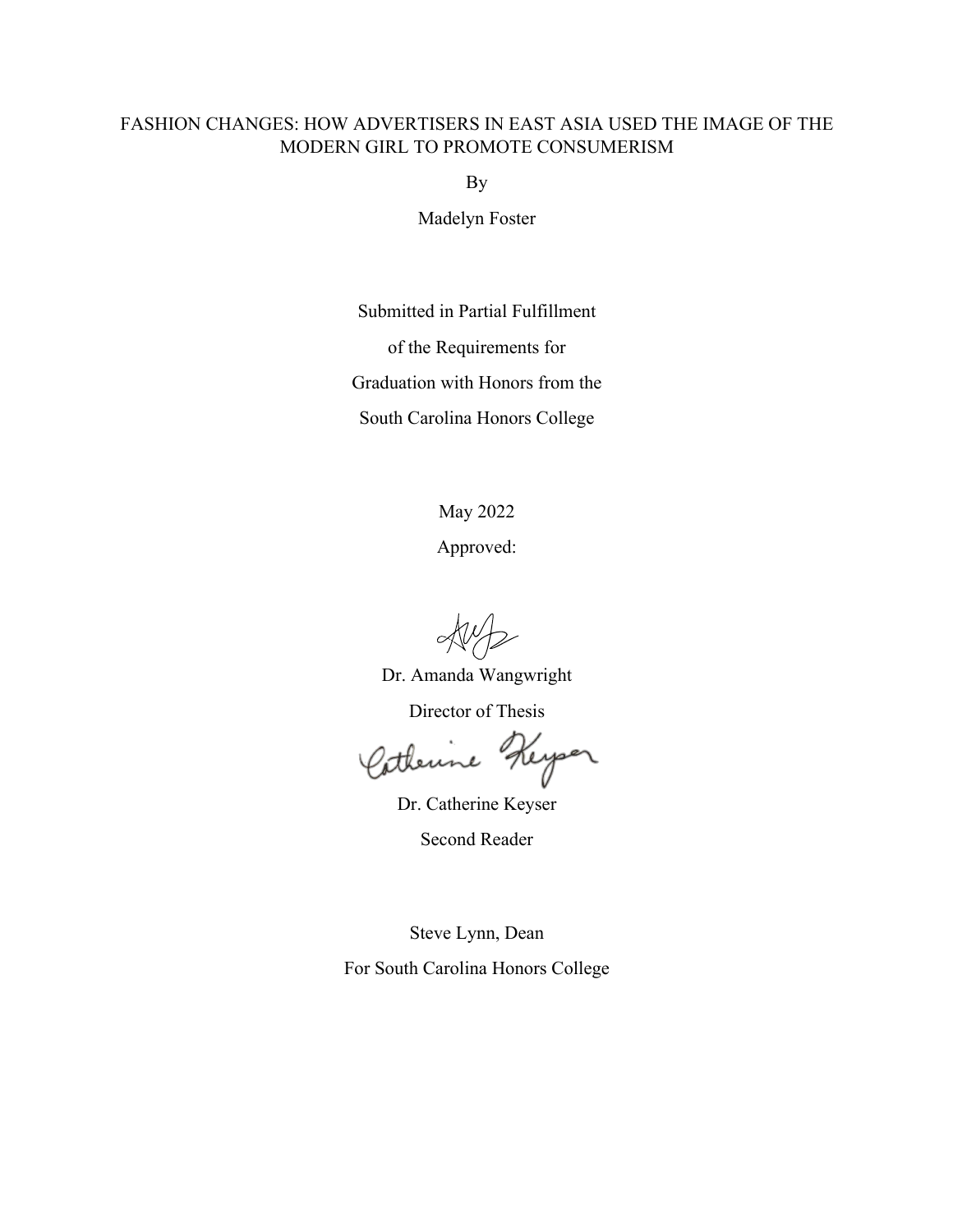# **Table of Contents**

*Title Page ...1 Table of Contents ...2 Thesis Summary ...3 Introduction ...4 Historical Context …6 I: Japan ...12 II: China ...20 III: Korea ...28 Conclusion ...34 Bibliography ...36 Image Sources ...38*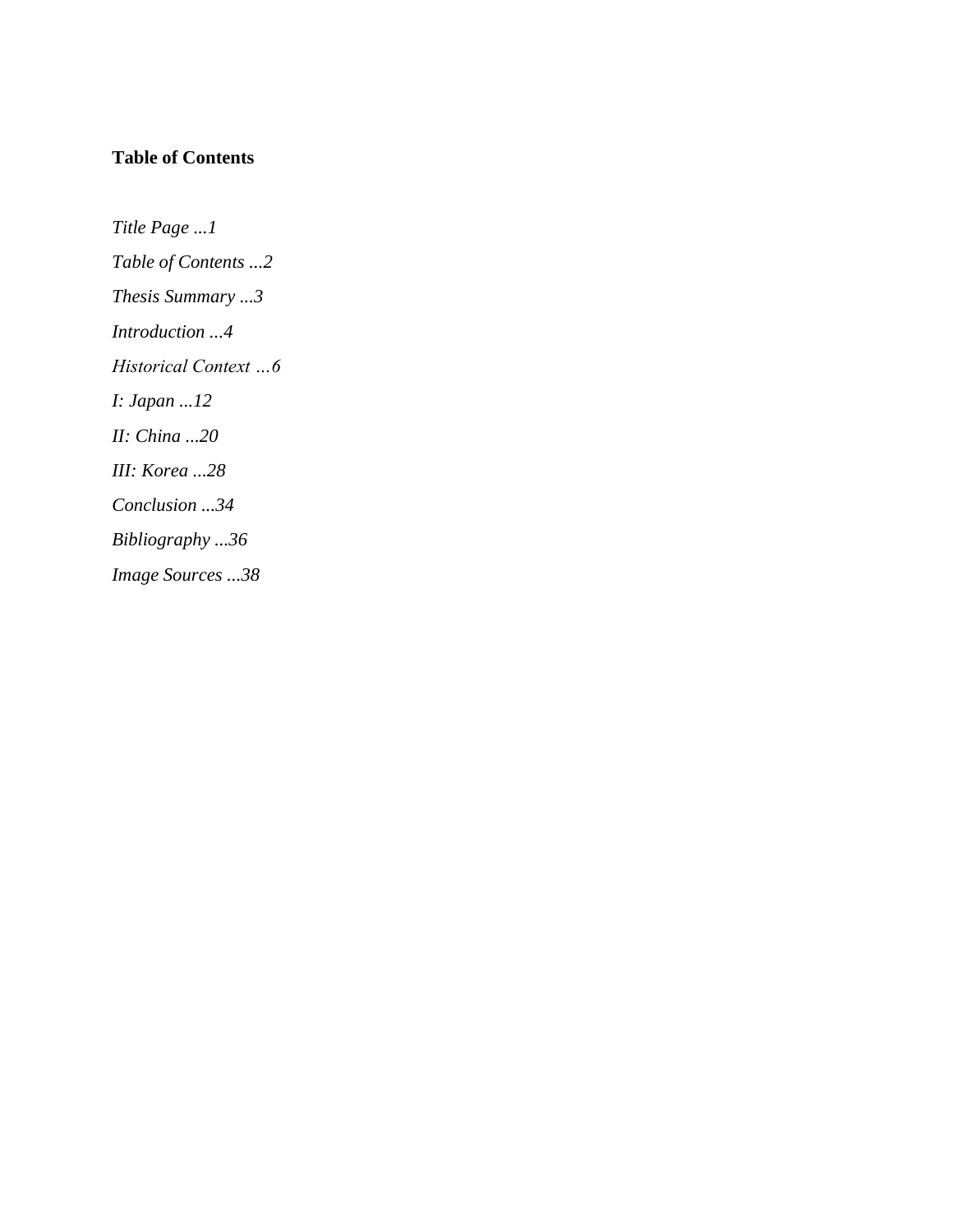#### **Thesis Summary**

The modern girl is one of the most visually memorable female archetypes of the  $20<sup>th</sup>$  century. She emerged at the beginning of the century in countries across the world and represented the merging of modernity and consumerism, as well as the increasingly visible role of women in the public sphere. She can be seen in the art and media of many different nations around the world, and while her basic essence is the same across countries- a young, cosmopolitan woman who dresses in modern fashions- her specific traits and clothing choices depend heavily on the nation in which she is being depicted. This variation is due to the significant differences in culture, history, and political circumstances that exist between countries.

This thesis focuses specifically on depictions of the modern girl in advertisements in three East Asian nations- Japan, China, and Korea. These three nations were selected as they share a similar history but were in extremely different political and social situations during the beginning of the 20<sup>th</sup> century. Advertising and magazine depictions of the modern girl in all three countries are examined in order to show how the different circumstances of each of these countries affected the development of the modern girl, as well as what these images can reveal about the attitudes of Japan, China, and Korea during the 1920s and 1930s.

#### **Introduction**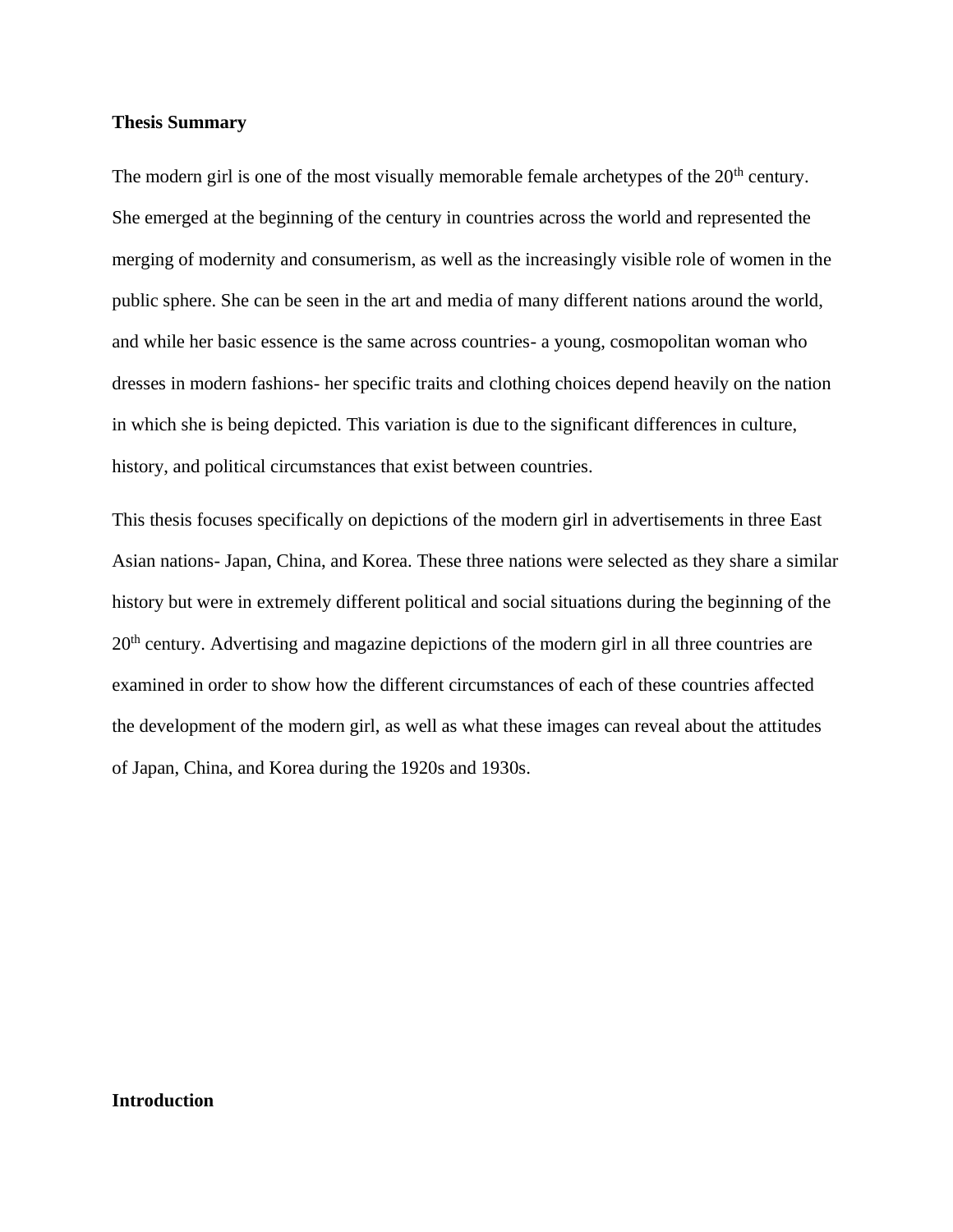In the first half of the 20th century, many cultures across the world underwent a period of rapid transformation. Increased globalization and new innovations in technology led to many changes in the politics, culture, and day to day life of people across the world. One aspect that was particularly affected by the changes of the early 20th century was the perceived societal role of women in many cultures. Across diverse cultures, there emerged a new kind of woman in popular culture- the modern girl, cosmopolitan, sophisticated, and free of the conventions of the past. While this new type of woman represented a step forward from many of the societal restrictions that women have historically faced, her image was often used by advertisers and corporations to advance their capitalistic and economic interests in appealing to new markets. By establishing the modern girl as a new type of woman-- liberated from the domestic sphere in many ways- advertisers were able to encourage the consumption of many diverse types of goods. This new type of woman was not limited to only one region of the world and coincided with the rise of megacities and modern consumer culture.

The modern girl is exceedingly interesting due to her adaptability. She appears in both Eastern and Western countries, and though her essence is usually similar, her specific manifestation varies wildly by culture. She is deeply influenced by the values, ideals, and history of each country she appears in, and by analyzing her specific characteristics in a particular culture we can discover a lot about the feminine ideal in that culture. In the Western world, there has been a great deal of research focused upon the modern girl in countries like the United States, Canada, and the United Kingdom, but not as much has been published about the 'modern girl' in Eastern countries. This has left a gap in Western knowledge about the archetype, as many people wrongly assume that the modern girl has the same qualities and features across nations.

The modern girl is above all a beautiful woman. She is extremely feminine and takes actions that confirm both her femininity and her modernness. This is done by the consumption of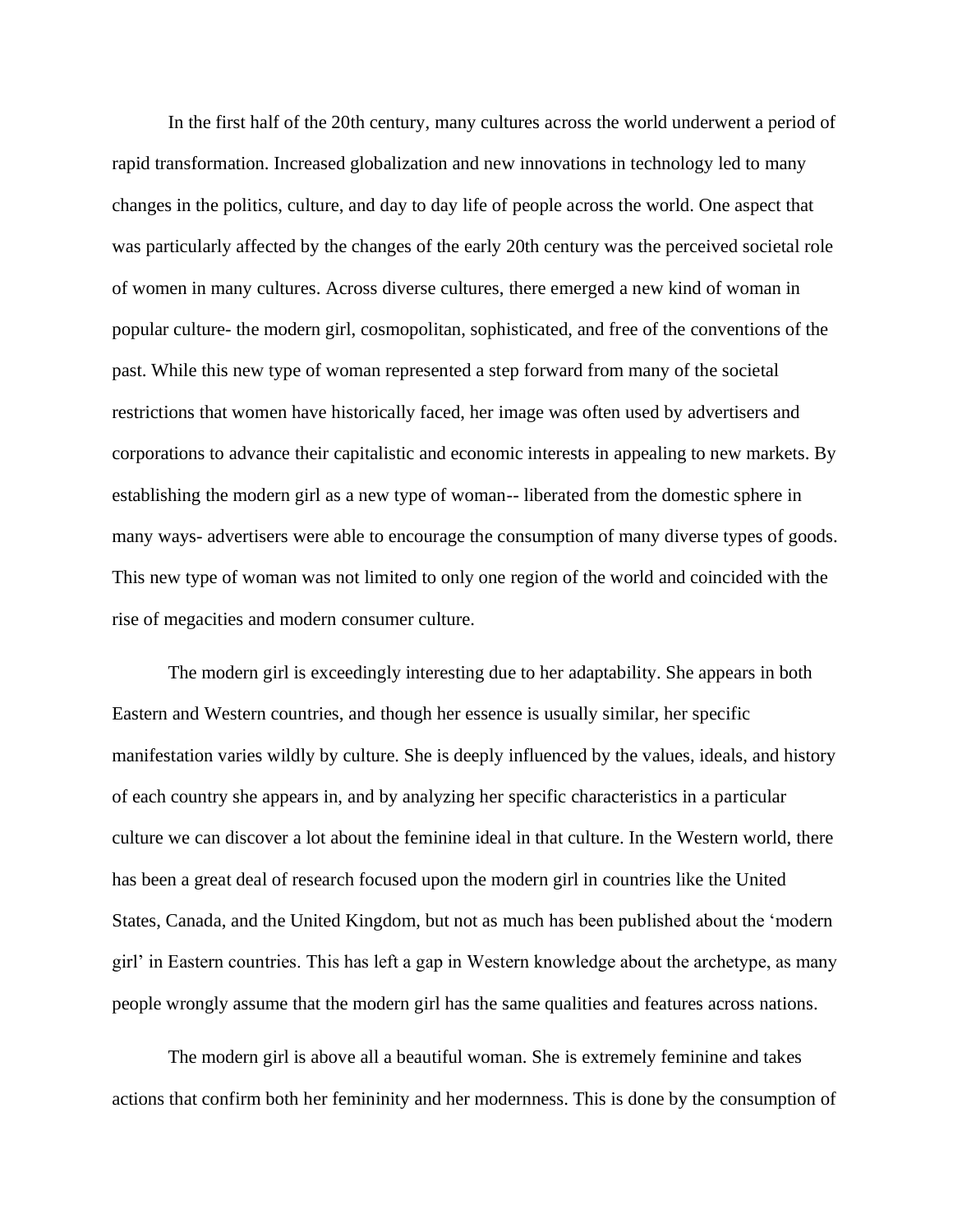goods that feed into these identities--items such as cosmetics, modern clothing items, and cigarettes.<sup>1</sup> In her consumption of these products, she becomes even more beautiful and desirable, in a way that could not be accomplished without the products that she uses. In this way, she is the ultimate form of advertisement. By buying the goods she is used to sell, the consumer could also become this new, infinitely desirable woman. She appears in many forms of media, but most often in advertisements published in magazines and on posters for various products.

In many works on the subject, it is unclear whether the modern girl was an organic phenomenon that emerged across the world concurrently in a natural way through the processes of globalization and modernization, or if it was spread artificially through Western advertisements and media. It appears that the modern girl image was largely developed artificially by advertisers and media producers and was specifically and intentionally tailored to the culture and standards of each individual nation. In analyzing the manifestation of the modern girl in a select few countries in East Asia, insights can be found as to what each country finds desirable and transgressive. This analysis will also reveal how advertisers and marketers worked to specifically construct the modern girl in each country.

#### **Historical Context**

<sup>1</sup> Nicholas 24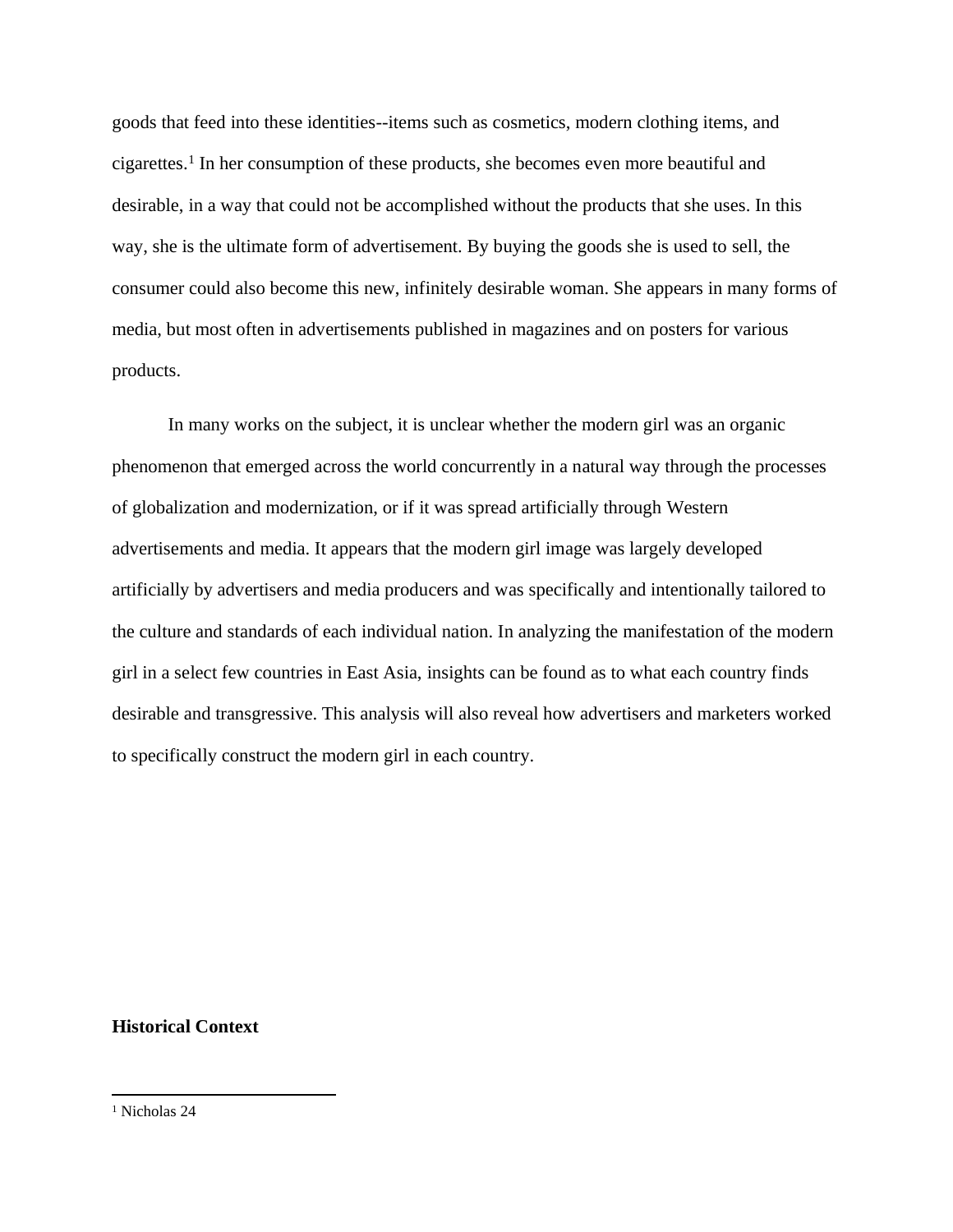East Asia in the early 20th century was a rapidly changing region with a constant shift of political power and influence. In China, the nearly 300-year-old Qing Dynasty was falling, and a new, republican government was being formed to take its place. Japan was gaining influence on the world stage and beginning to increase its colonial ambitions as the empire attempted to match the ambitions of Western colonial empires. In Korea, the country suffered under the weight of Japanese ambition as the nation was occupied by the Japanese from 1910-1945. All these situations caused a great deal of change within these nations, and these changes were reflected in the cultural and social situations of the countries.

In China, the overthrow of the Qing Dynasty led to the establishment of the Republic of China (1912-1949). The republican era in China was marked by a high degree of conflict, which stemmed both from domestic and international disputes. Domestically, there were many groups competing for influence in the new republic, including several influential leftist groups that wanted the government to protect the working-class people of China. Internationally, the Republic struggled with Japan, as Japan occupied and waged war against China.

From 1868 to 1947, the Empire of Japan held power after the Meiji Restoration, which consolidated political power in Japan under the Emperor Meiji. Japan always technically had an emperor, but before the restoration the true political power in the country was held by feudal lords and the emperors of Japan lacked the true power to control the nation. After the restoration, however, the control of Japan was consolidated by the emperor and many steps were taken to increase the power of Japan on the world stage.

For much of the first half of the 20th century, Korea was occupied by Imperial Japan. From 1910-1945, the Empire of Japan served as a colonial power in Korea and attempted to push the country towards modernization and industrialization while also committing violence against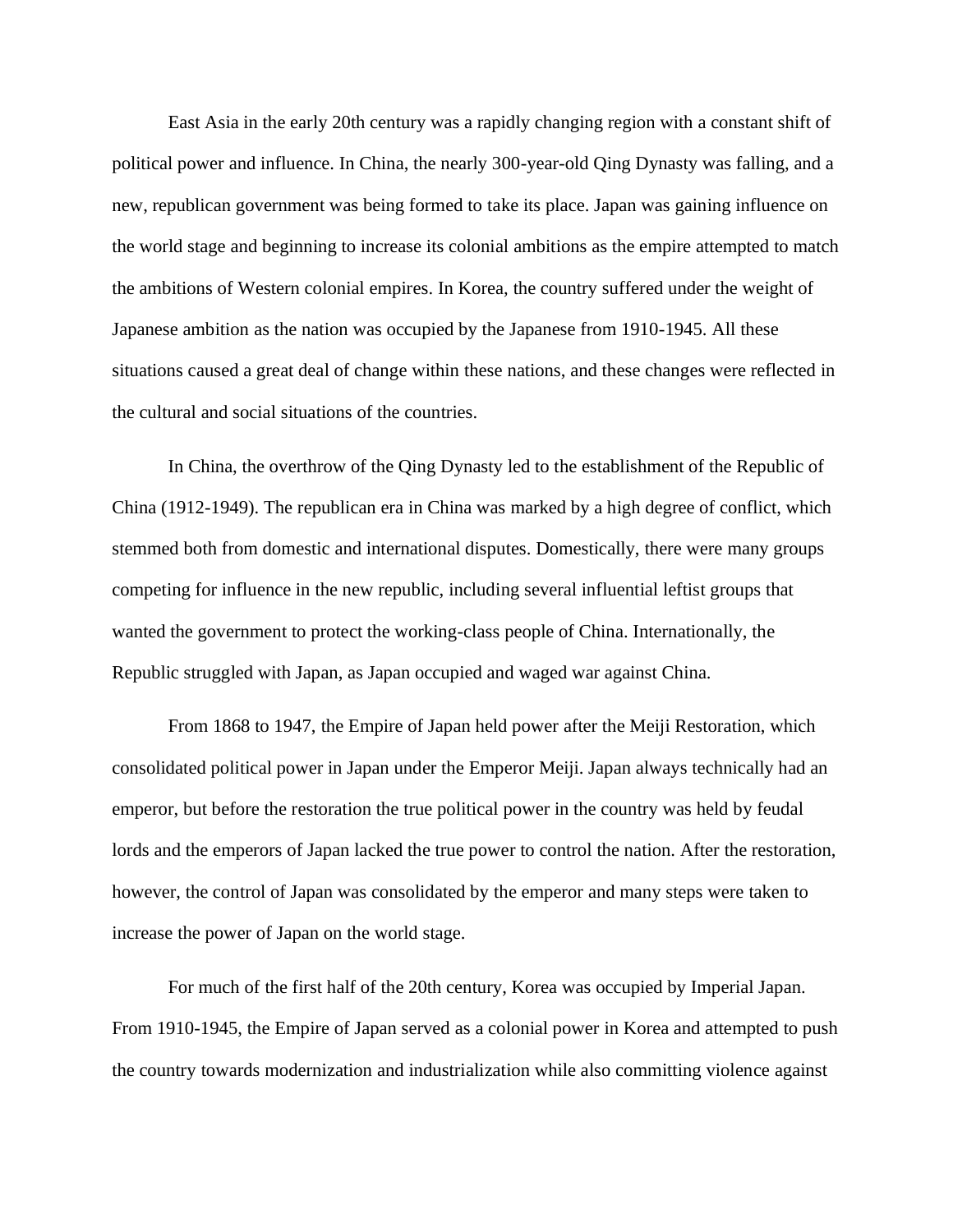the native population in an attempt to retain power. This simultaneous period of violence and modernization created a sense of confusion in the nation as they attempted to reconcile the two seemingly opposite actions taken by their colonizers.

#### **The historical role of women in East Asia**

#### **Women in China**

Throughout most of Chinese history, the role of women in society was heavily influenced by the Confucian-based values held by the government officials and most of the country's population. For more than two thousand years, until the end of the Qing dynasty in 1911, Confusion philosophy was the foundation of China's culture and social structure. Confucius was a Chinese philosopher who lived from 551 BCE to 479 BCE, and his philosophy is widely considered to be the basis of East Asian culture. In looking at any aspect of East Asian society and values, it is important to have a foundational knowledge of Confucian philosophy, as his work often underlies the attitudes and beliefs that are observed.

Confucius's philosophy was based on his understanding of the nature of the relationships between different people and groups and how he believed that those relationships should operate.<sup>2</sup> Confucius believed that women were lesser than men and should be treated as such. His philosophy taught that men and women were fundamentally different and had separate and very different roles to play in society. Men were to be active and strong players in the public sphere, while the role of women was to be silent and serene and only to participate in the aspects of life that occurred at home.

<sup>2</sup> Muesse, Mark W. "CONFUCIUS." In *Four Wise Men: The Lives and Teachings of Confucius, the Buddha, Jesus, and Muhammad*, 1st ed., 1–67. The Lutterworth Press, 2017. https://doi.org/10.2307/j.ctvhrd1rs.6.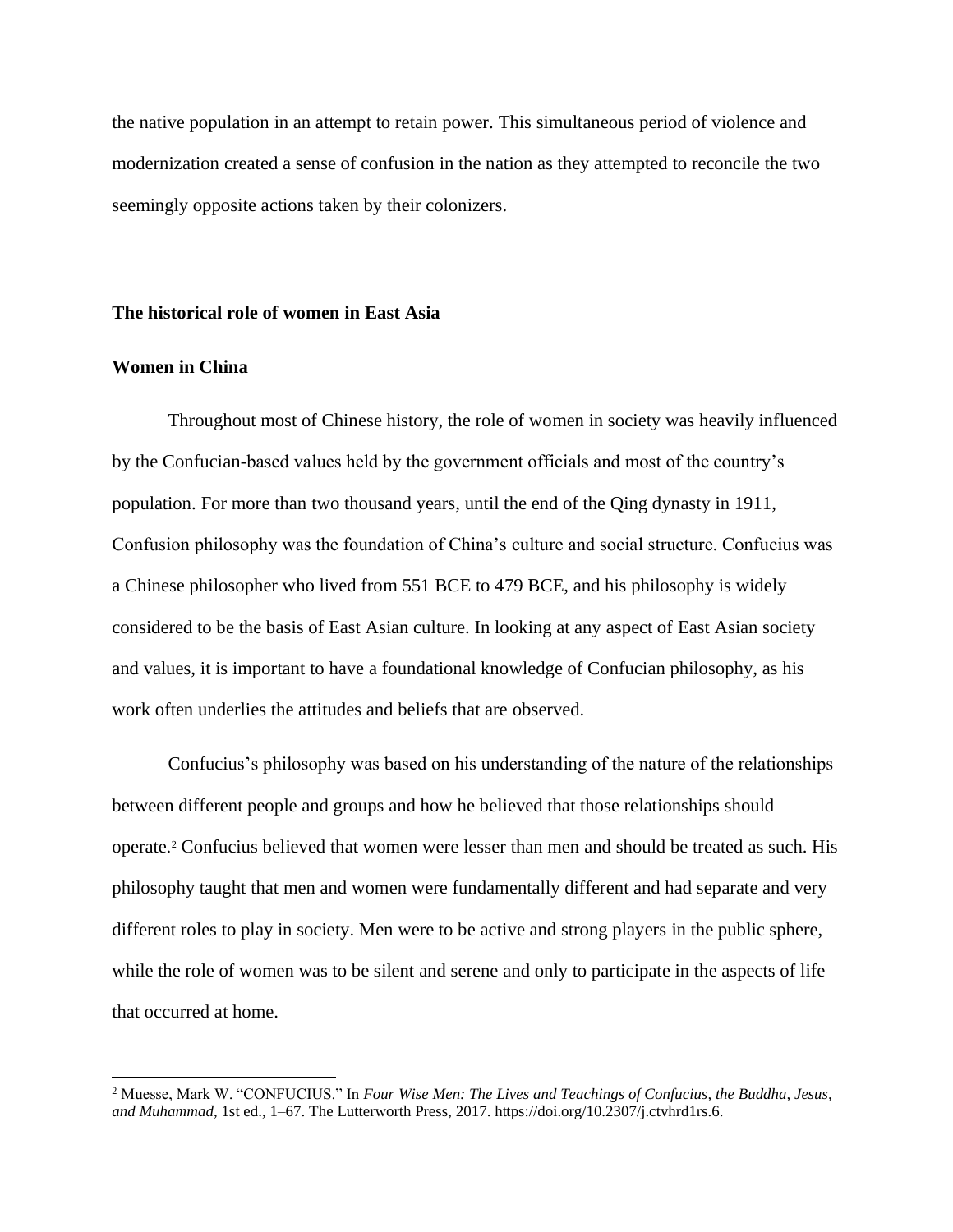According to traditional Chinese values, influenced heavily by Confucius, the ideal woman was a woman that followed the "Three Obediences and the Four Virtues."<sup>3</sup> She was to obey first her father, then her husband, then her son. She was also meant to be sexually pure, a hard worker, quiet, and modest. All these characteristics add up to a woman who always puts other people before herself and is free of any personal desires or ambitions. Chinese women were thus expected to stay inside of the home and do what they were told.

Achieving a socially advantageous marriage was one of the only things a woman could do to help to improve her family's position, as women were barred from nearly every profession. Women did work, of course, but this was usually limited to manual labor. Formal education for women was extremely uncommon until the early 20th century, and before this the only way a woman would be able to access an education was if she had wealthy parents who paid for her to have private lessons. This led to an extreme lack of opportunity for Chinese women, who were heavily restricted in the choices that they were allowed to make.

Women and girl children in China were not considered nearly as valuable or desirable as males. Families wanted male children and often were disappointed at the birth of a daughter, as it was often assumed that any daughters born would just grow up to be married off and thus, they would not provide any important contribution to the family of their birth.<sup>4</sup> The one sphere in which women could potentially wield power and influence is within the family that they marry into. Women were highly valued due to their ability to produce sons and heirs, and the Confucian social system highly emphasized loyalty to one's parents, which meant that the mothers of sons were highly valued and expected to be deferred to. This influence was still contingent on a man

<sup>3</sup> Croll, Elisabeth. "The Movement to Criticize Confucius and Lin Piao: A Comment on 'The Women of China' (Vol. 2, No. 1)." *Signs* 2, no. 3 (1977): 721–26. http://www.jstor.org/stable/3173283.

<sup>4</sup> Gao, Xiongya. "Women Existing for Men: Confucianism and Social Injustice against Women in China." *Race, Gender & Class* 10, no. 3 (2003): 114–25. http://www.jstor.org/stable/41675091.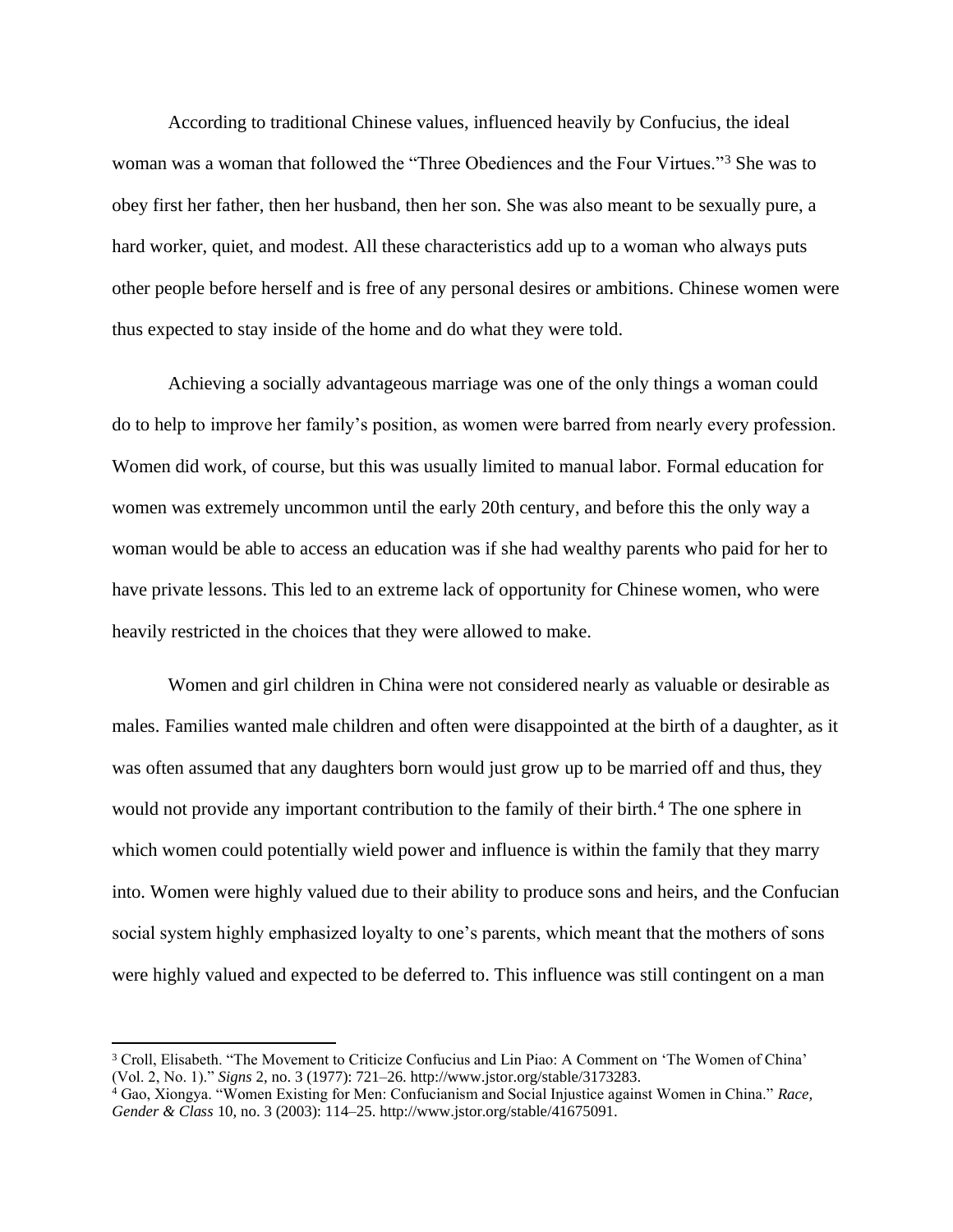though, as only the mothers of grown sons usually had any real degree of power within the household.

Historically, gender roles for women in China were often incredibly restrictive. One of the most infamous aspects of traditional Chinese womanhood is the practice of foot binding. Foot binding was the process of tying a woman's feet in restrictive constraints from early childhood into adolescence to prevent the growth of her feet. This process was typically done by women to their daughters and was a long, involved process that could take over a decade.<sup>5</sup> Having small feet was an important part of the Chinese feminine ideal, and in forcibly making their daughter's feet smaller, mothers attempted to help their daughters fit more securely into the beauty standard and thus make them more likely to secure an advantageous marriage. This practice began during the Song Dynasty (960-1279 A.D.) and increased in popularity until an estimated 40-50% of all women in China had bound feet.<sup>6</sup> This widespread practice reflected the fact that the traditional Chinese feminine ideal was a woman who was sedentary and did not often leave the home, as foot binding made it difficult for women to complete day to day activities and a woman with bound feet could certainly not participate in manual labor.

Women in China in the lead up to the 20th century were still quite restricted. In the late Qing Empire, women still lacked access to jobs or education, even though the empire was being led by Dowager Empress Cixi, a woman. Foot binding was also still extremely prevalent, with a sizable minority of girls being subjected to the practice. These conditions meant that women did not have total autonomy over their own lives, and many women longed for greater opportunity and control.

<sup>5</sup> Blake, C. Fred. "Foot-Binding in Neo-Confucian China and the Appropriation of Female Labor." *Signs* 19, no. 3 (1994): 676–712. http://www.jstor.org/stable/3174774.

<sup>6</sup> Louisa Lim, "Painful Memories for China's Footbinding Survivors," NPR (NPR, March 19, 2007), https://www.npr.org/templates/story/story.php?storyId=8966942.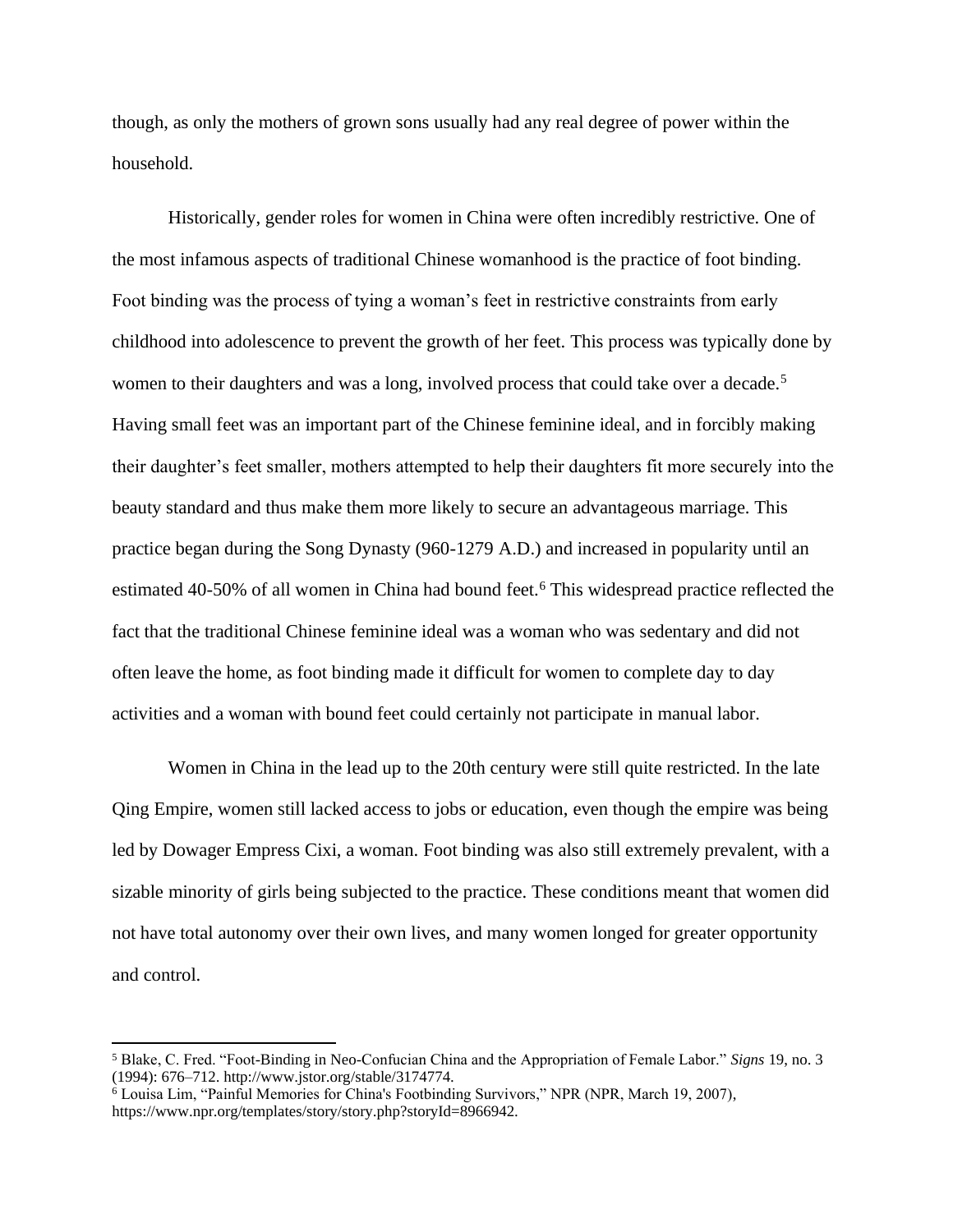#### **Women in Japan**

East Asian cultures have had a high degree of cultural exchange throughout the millennia that has led to many shared aspects of culture across the East Asian nations. One prominent effect of this cultural exchange is that the Confucian philosophical system of values and ethics that has been so historically influential in China also has also heavily influenced Japanese culture.

Confucian ideals emphasized balance above all. Historically in Japan, this meant that the role of women was held to be to bear and raise children and to manage their household while men were meant to concern themselves with affairs outside of the home. For Japanese women, household management was an expansive task that involved cooking, cleaning, balancing budgets, decorating, raising children, discipline, and shopping, among other tasks.<sup>7</sup> While women were typically not allowed to be highly active outside of the home, many of them did have a higher degree of autonomy in their home lives and were allowed to make decisions for their families. Women thus had a relatively large amount of power within their households, but like in most other cultures of the past, they had little freedom in deciding what path they wanted to follow with their life and were almost exclusively confined to the domestic sphere.

During the Meiji Era, women were allowed to take a larger role in the public aspects of Japanese society. Several women's groups were established that advocated for political causes publicly, and a few individual women became prominent parts of political movements.<sup>8</sup> Women also had access, for the first time, to education outside of the home. Despite this greater freedom,

<sup>7</sup> Yonemoto, Marcia. "The Perils of the 'Unpolished Jewel': Defining Women's Roles in Household Management in Early Modern Japan." *U.S.-Japan Women's Journal*, no. 39 (2010): 38–62. http://www.jstor.org/stable/42771853. 8 Anderson, Marnie S. "Women and Political Life in Early Meiji Japan: The Case of the Okayama Joshi Konshinkai (Okayama Women's Friendship Society)." U.S.-Japan Women's Journal 44, no. 1 (2013): 43-66. http://scholarworks.smith.edu/hst\_facpubs/1/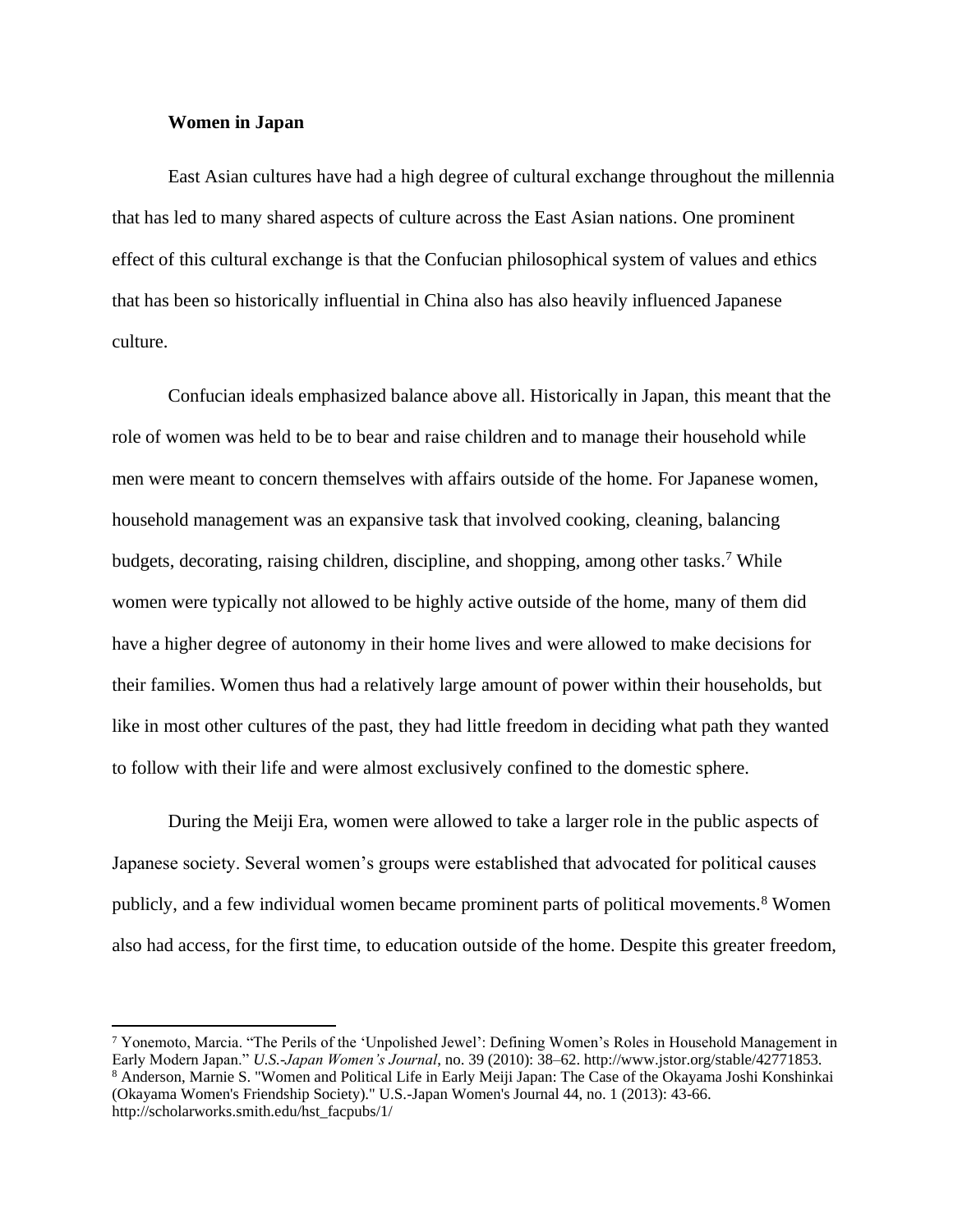the political causes that women were allowed to advocate for and the education they were able to access were still primarily 'female' coded in that they were considered within the bounds of the female gender role. The political causes were primarily charitable, while the education options for women were targeted at increasing her ability to effectively run a household.

While women had a relatively higher amount of autonomy in Japan than in other East Asian countries during the beginning of the 20th century, their options were still extremely limited due to their gender.

#### **Women in Korea**

Much like that of both China and Japan, the culture of Korea has long been heavily influenced by the philosophy of Confucious. This cultural foundation has led to the establishment of strict hierarchical relationships in Korea, as Confucian philosophy places a high degree of emphasis on the correct way to conduct relationships between types of people. Korean culture and society have traditionally been quite strict, with clearly defined notions of status, hierarchy, and gender.<sup>9</sup>

In the 500-year Joseon kingdom of Korea, which lasted from 1392-1897, women held virtually no power or influence. Like in other East Asian societies of the time, women did not have access to education and in Korea almost all of them were illiterate.<sup>10</sup> During this period, women were effectively 'otherized' and unable to exert any influence outside of the home as they were considered less than men. The largest amount of power most women would ever have

<sup>9</sup> Cheon, Sang Yee, and Kevin Kim. "Teaching Korean Culture with Advertisements: Change and Persistence in Family Values and Gender Roles." *The Korean Language in America* 15 (2010): 1–22. http://www.jstor.org/stable/42922517.

<sup>10</sup> Suh, Jiyoung. "The 'New Woman' and the Topography of Modernity in Colonial Korea." *Korean Studies* 37 (2013): 11–43. http://www.jstor.org/stable/24575275.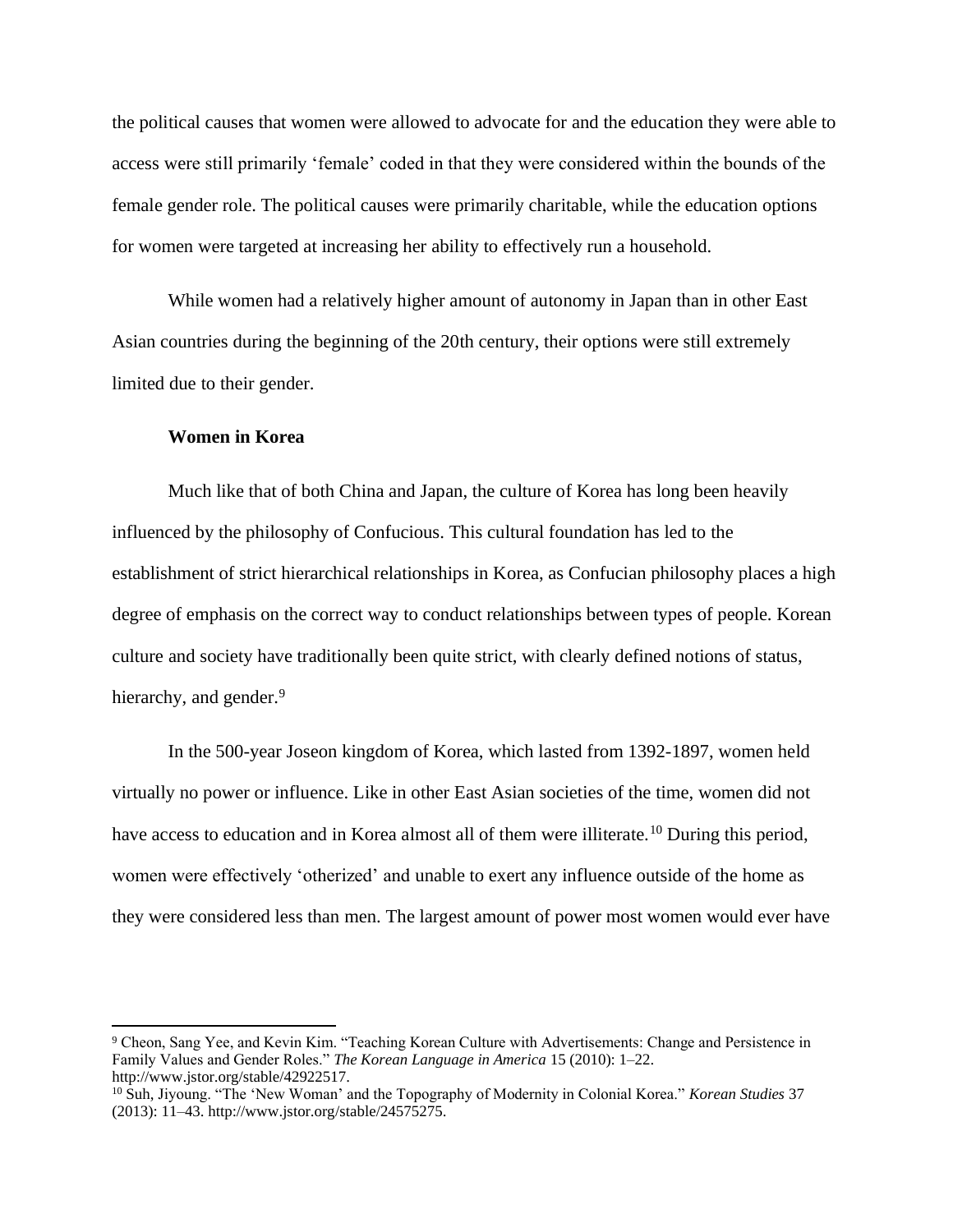access to in Joseon Korea was the ability to help in the arrangement of marriages for her children.

Education for women, which had been non-existent in Korea for so long, began to be supported by some members of the Korean public in the beginning of the 20th century. This public support, though small at first, introduced the idea of broadening the role of women in Korean society into the public discourse for the first time. The idea gained traction in Korean society as at the turn of the century many people believed the nation had fallen behind other countries in terms of societal advancement, and educating women seemed like an effective way to help the nation begin to catch up with others and gain more power. The role of Korean women at the turn of the century was thus not equal to that of men, but there was beginning to be a change in the societal perception of women and their potential value to the nation.

#### **I: The Modern Girl in Japan**

Japan in the early 20th century was a powerful economic force and a regional colonial power. This increased presence on the world stage meant that there were many questions within Japan about how the nation's changing international status should impact the inner workings of Japanese society. Many within the nation were in favor of social reforms including increased rights and opportunities for women, but this view was not shared by all.<sup>11</sup> Some believed that Japan was becoming too Westernized by increasing industrialization and globalization, and that social reforms were just another way that Japanese society was slowly being transformed into a carbon copy of Western society.<sup>12</sup> These two competing views in public discourse meant that the

 $11$  Lowy 83

<sup>12</sup> Harootunian 201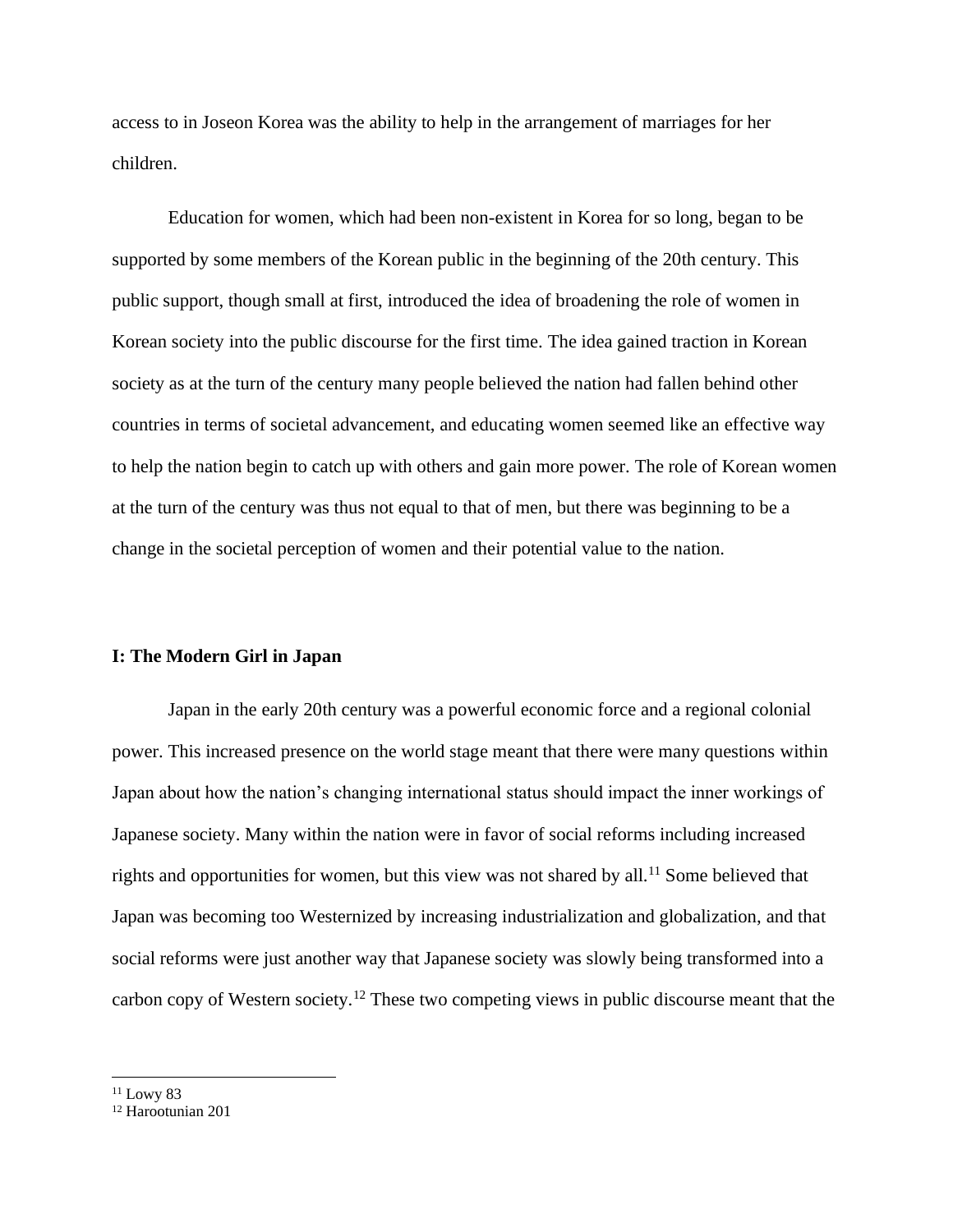proper role of women in the public sphere was a highly contentious topic in Japan in the 1920s and 1930s.

Residents of urban areas in Japan during this period often enjoyed participating in new activities and consumptive habits that reflected the modernness of the age. These habits and hobbies often led to the construction of new, cultural identities for those who participated in them. These identities were different from traditional ways of identifying a person, as instead of being based on factors that could not be controlled (such as social class or age) they were a matter of individual choice.<sup>13</sup> One cannot control the position they were born into, but one does have a certain level of control to make their own choices about how to groom, dress, and present themselves.

The modern girl developed in Japan in a different way than in China. In China, the modern girl was originally a type of activist whose primary concern was building a better future for the people of China. In Japan, the modern girl was always a more superficial identity. A large reason for this was the very different political situations these nations were in at the beginning of the 20<sup>th</sup> century. Japan during this time was prosperous, stable, and beginning to take on an everincreasing role on the world stage as the Japanese attempted to become more of a colonial power. This contrasts with the political situation in China during this period, where China had just become a republic and was struggling internally with conflicts of ideas as to what the future of the nation should be. This meant that there was far less internal political debate in Japan than in China during this period. The more stable political situation in Japan meant that politics were seen as relatively less important than in China, which made having strong political opinions and

<sup>13</sup> Harootunian 203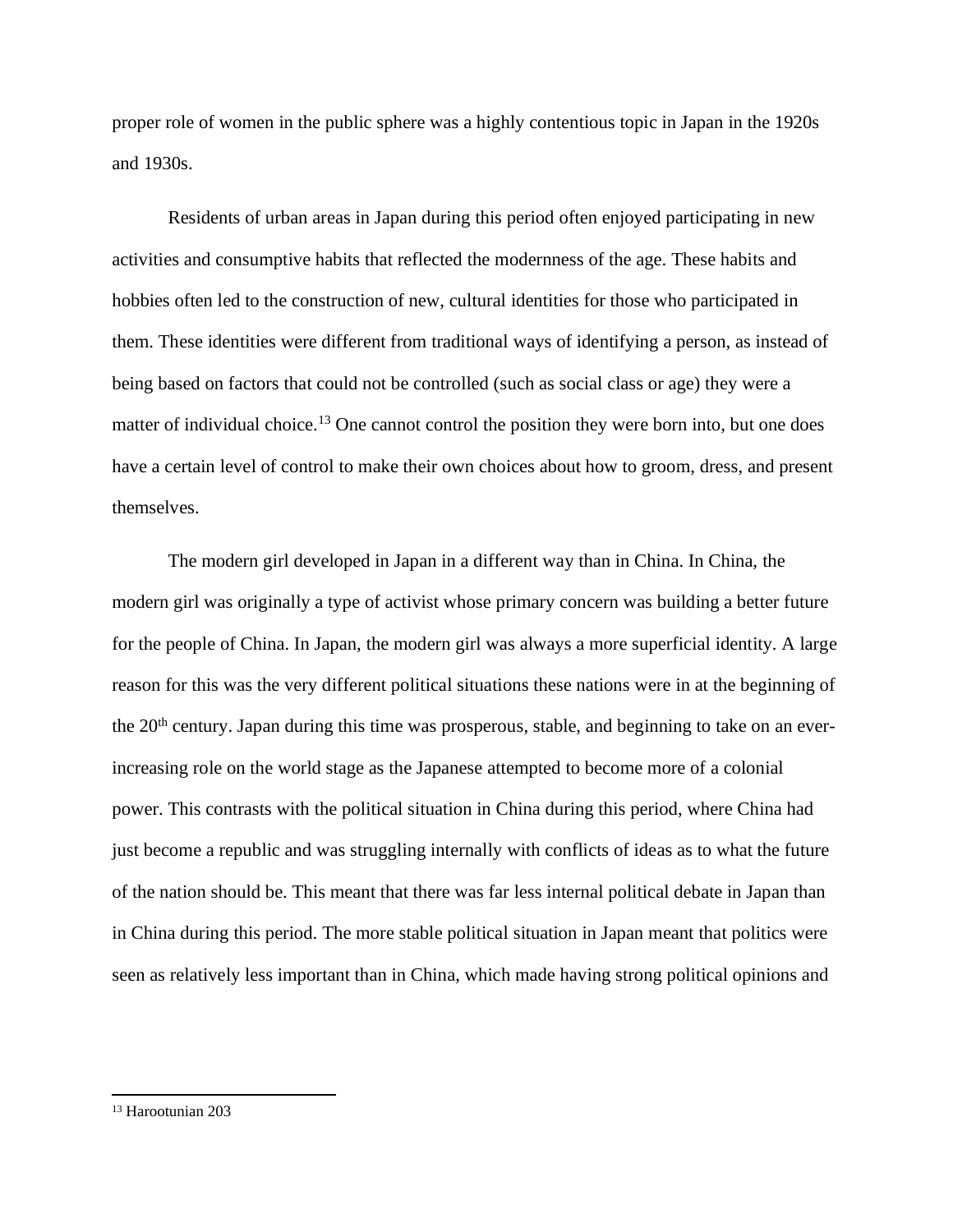being an activist less appealing in Japan than in China. The modern girl in Japan thus was less concerned with politics and nation building and more concerned with other aspects of modernity.

In Japan, this female archetype was known as the *modan garu,* or *moga.<sup>14</sup>* The aesthetics of the modern girl in Japan were heavily influenced by American movies and movie stars, as American films were extremely popular in Japan during this period. Early American films, such as the ones that would have been shown in Japan in the early 20th century, strongly promoted the consumption of consumer goods as a vehicle to constructing a personal identity.<sup>15</sup> The Japanese modern girl wore her skirts short (always above the knee), applied makeup, and wore her hair short like a silent film star and was bold, confident, and independent, both financially and in her personal life.

Since the modern girl in the Japanese context was less politically sophisticated and more aesthetic-based than the manifestation of this archetype in other cultures, the Japanese version of the modern girl was easily integrated into advertising and marketing campaigns. She developed less through political and philosophical communities in Japan than in other nations and was more likely to be found in the media than in the real world.<sup>16</sup> The modern girl identity in Japan was primarily based upon a woman's fashion and grooming choices, so advertisers sold their goods by promising that they would help women become a modern girl, which was her ticket into appearing worldly, attractive, and sophisticated.

Women's magazines played a significant role in Japanese culture during the 1920s and 1930s, as was common in many countries during this period. These magazines were explicitly produced for consumption by women and included articles and images meant to appeal to

<sup>14</sup> Harootunian 203

<sup>15</sup> Harootunian 204

<sup>16</sup> Stalker 260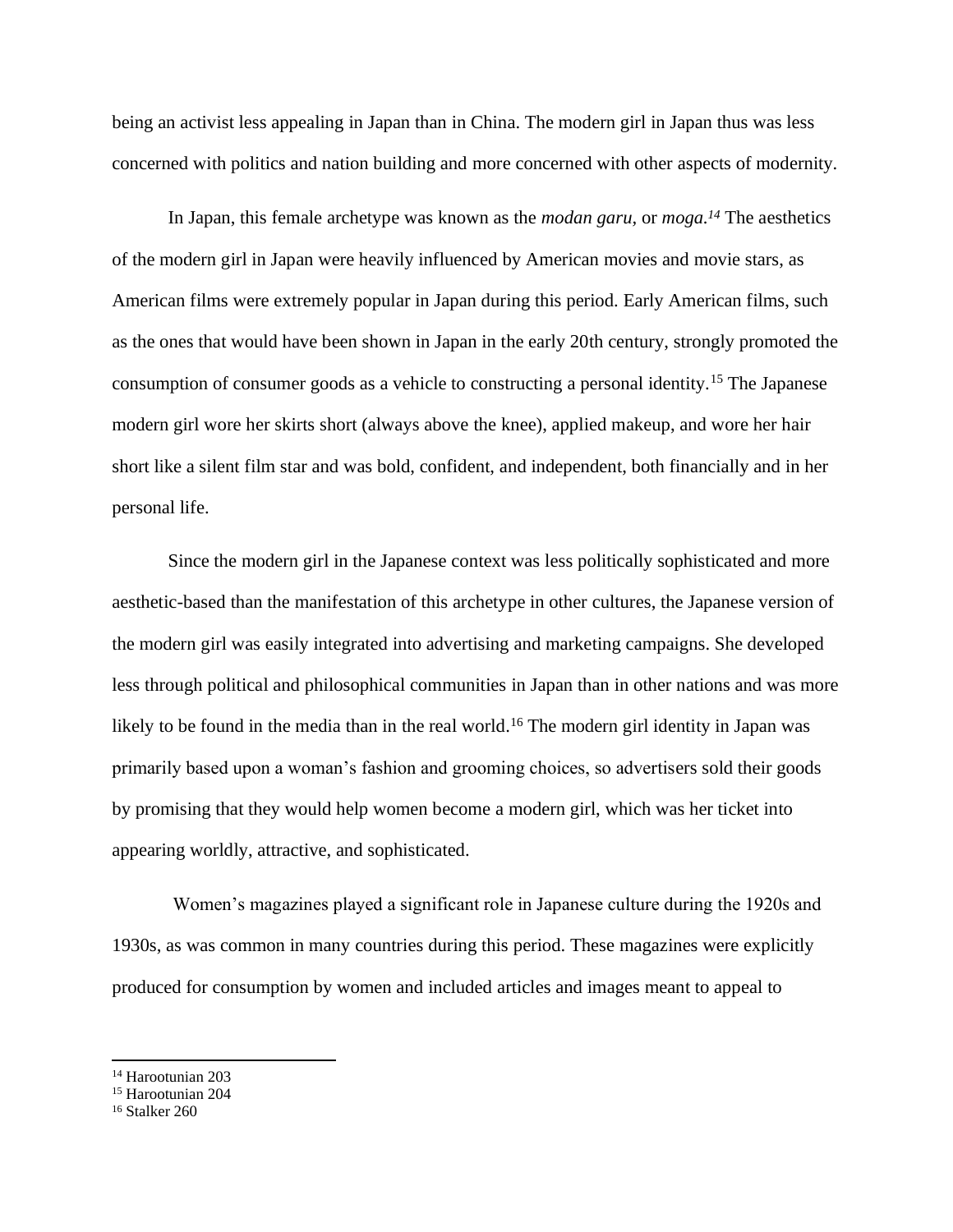cosmopolitan women. One prominent Japanese magazine during this period was *Josei* (Woman). This magazine appealed to modern girls in Japan by promoting modernism and a new sense of what women's role in society and the household should be.



*Figure 1: Josei (December Taishō 14 Cover). Nakayama Taichi, Josei (Japan: Platonsha, 1925), Cover.*

Figure 1 shows the cover of a 1925 issue of *Josei*. The cover depicts a woman with short hair standing in the spotlight of a stage, holding a musical instrument. This woman can be recognized as a modern girl in several ways. First, her hair is cut short and styled in a way that is recognizably modern, and her makeup is also done in a distinctly modern way. She is also wearing a dress cut fashionably above the ankles with her shoulders exposed, which was a fashionable style among modern women in this period.

Finally, the fact that she is standing on stage alone as the center of attention signals that she is a new type of woman. She is clearly comfortable with seeking attention and confidently performing in front of others. She is also evidently a trained musician, as she is getting ready to play her violin to an audience. This shows that modern girls in Japan were not simply concerned with their domestic duties but had interests that went beyond the home. For this woman to be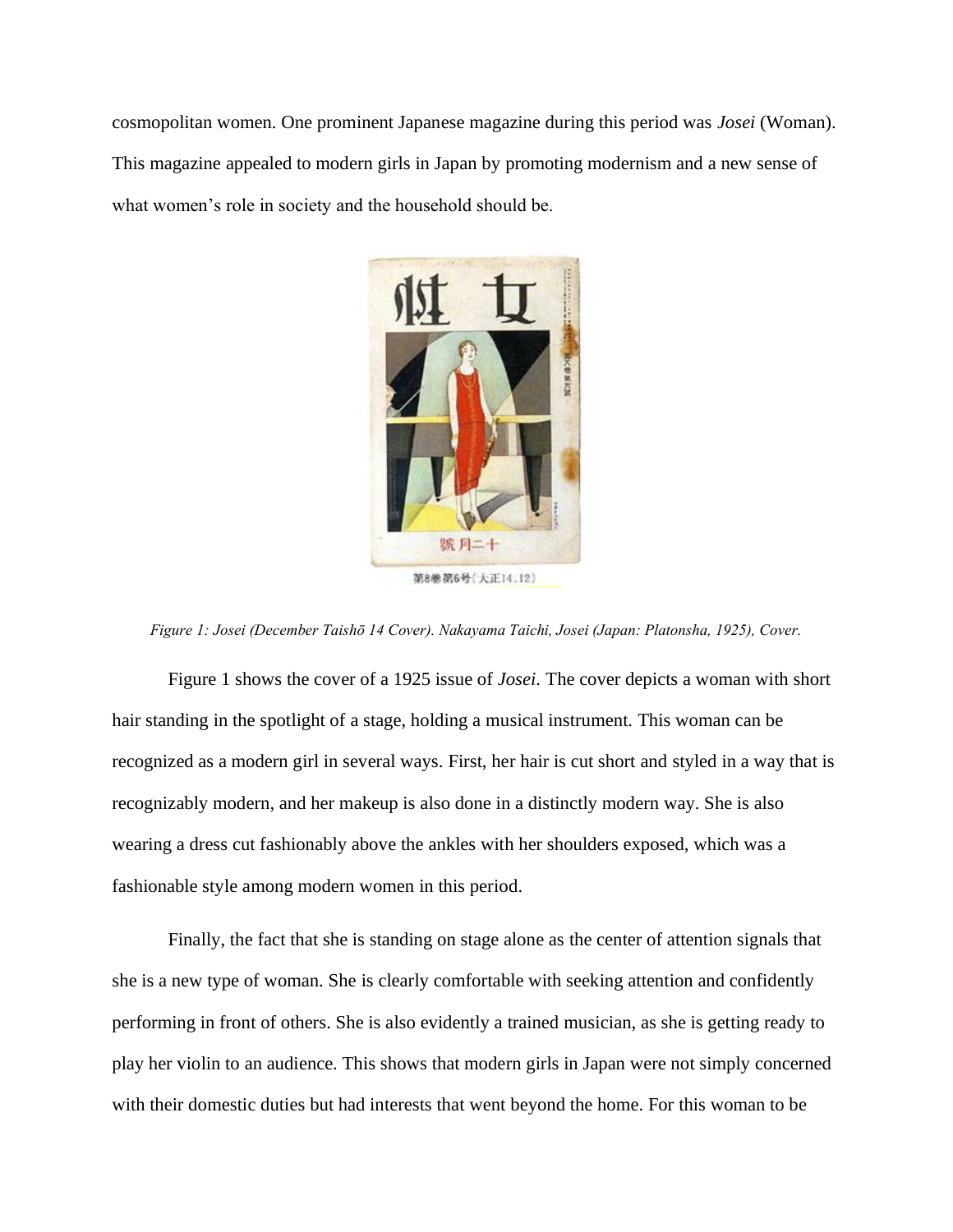able to perform in front of an audience, she would have had to received instrumental training, which signals both an interest in education and a dedication to self-improvement and cultivation that was characteristic of the modern girl in Japan.

This *Josei* magazine cover projects the modern role the magazine imagined its female readership admiring. The woman is fashionably yet not revealingly dressed and is not engaging with men in any way. Women that would be drawn to this image and want to purchase the magazine were likely women who were interested in having lives outside of men, marriage, and children. They would most likely be interested in modern fashions and ideas. *Josei* gives them a gateway, through its images and its advertisements, to adopt these trends for themselves.



*Figure 2: Advertisement for Kurabu Cosmetics in Josei Magazine. Sept. 1923.<sup>17</sup>*

Figure 2 is an advertisement that was included inside of one issue of *Josei* magazine*.* This advertisement, which was for the Kurabu Cosmetics Company, shows a modern girl looking

<sup>17</sup> Shunsuke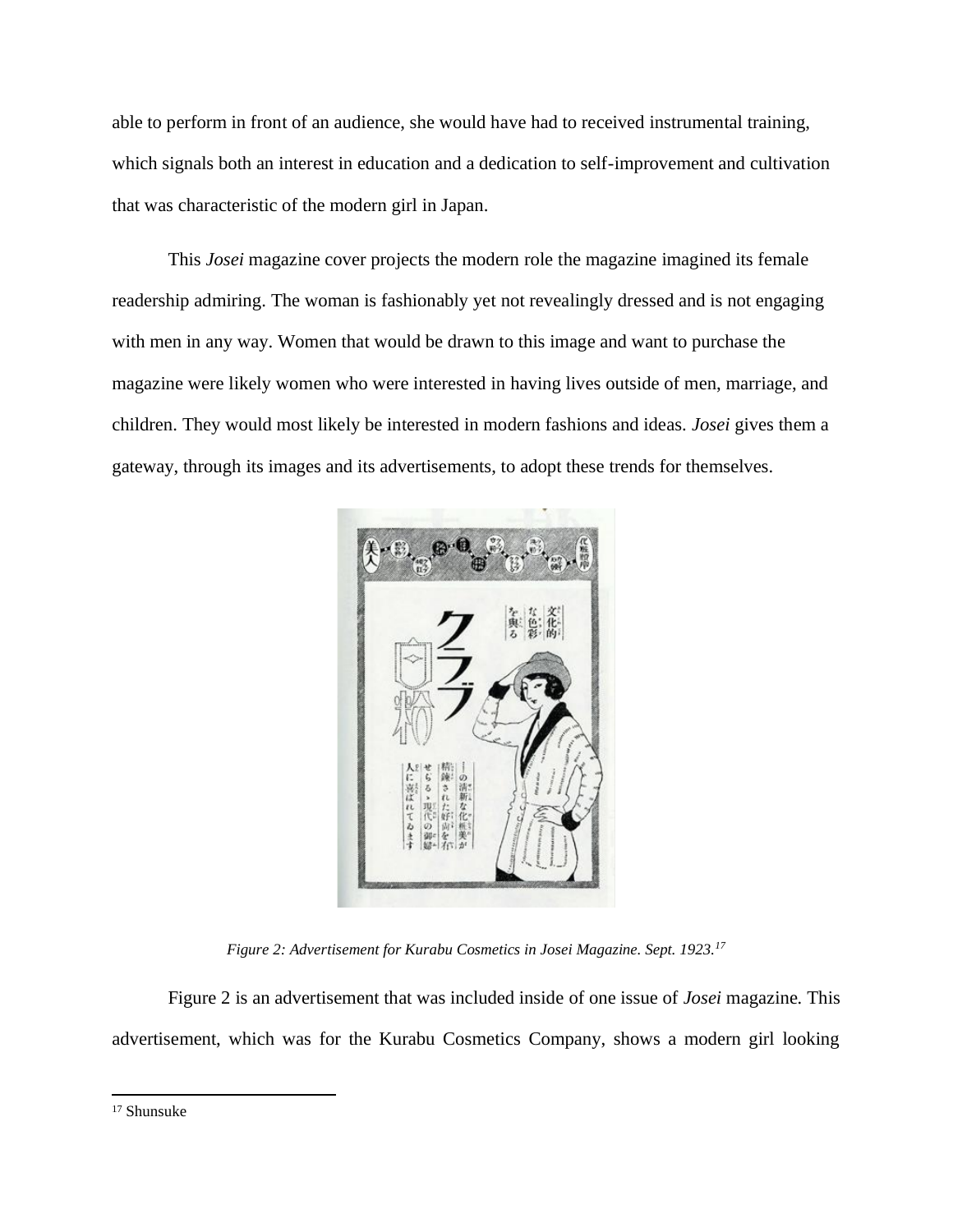knowingly at the viewer. Her slightly upturned glance and confident smile shows that she is selfassured, which would be extrmely appealing to women who wanted to gain confidence and selfpossession for themselves. She is wearing a fashionable hat and coat combination. Her hair is short and curled and her makeup is applied stylishly. The advertisers who made this image knew that by showing an example of the modern girl in a magazine that was bought primarily by modern girls and those who wanted to be modern girls, they would be able to attract new customers for the cosmetics company.

This image was produced for a majority female audience, which can be seen in the way that it portrays the modern girl. The woman depicted in the image is not sexualized at all, and while her clothes still show modernism she is covered up and her outfit is not revealing. This differs from other images of the modern girl that were intended for predominantly male audiences and show women that are far more sexualized and presumably sexually 'available' than this woman seems to be in her large coat and hat.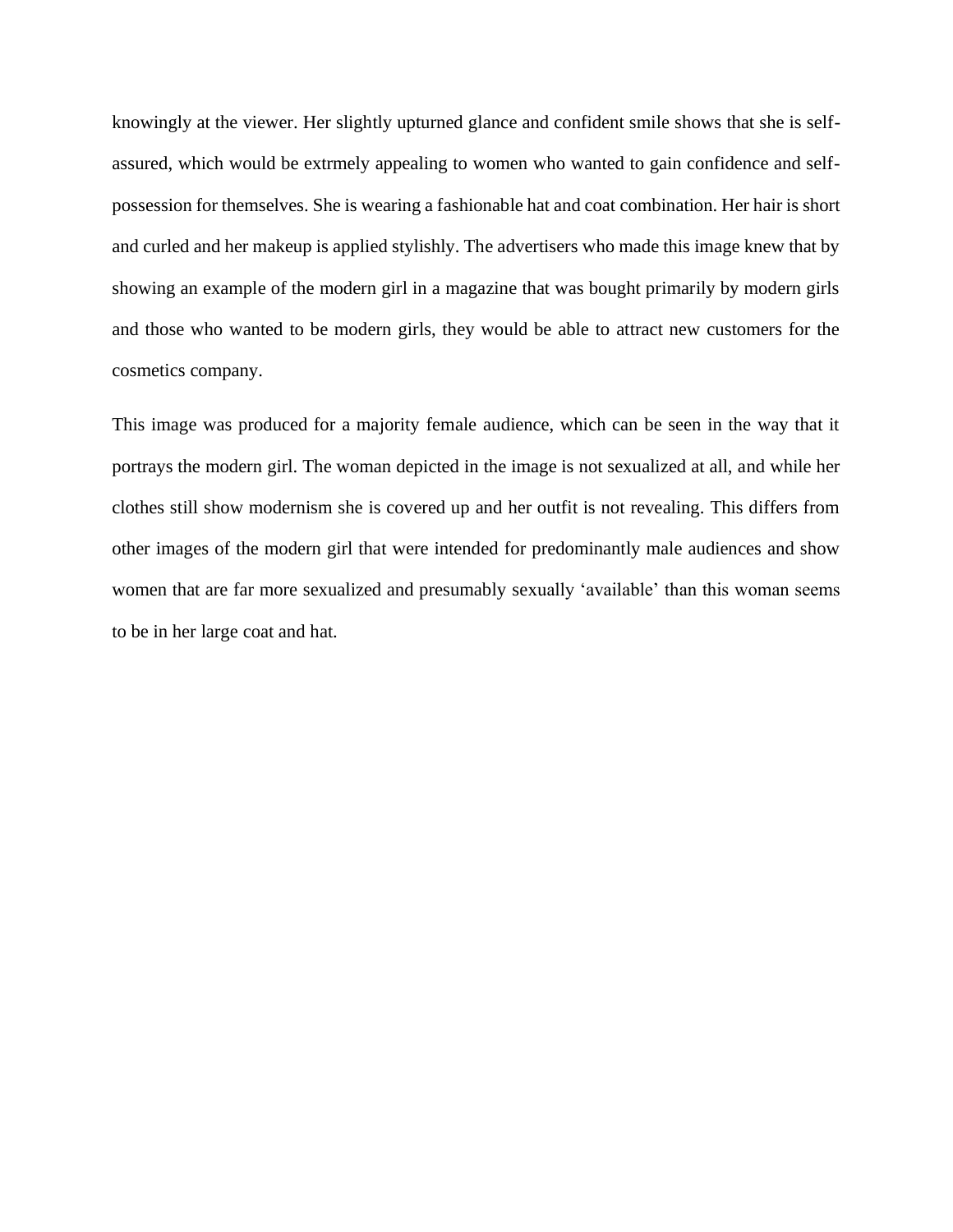

*Figure 3: Shiseido Graph 5, cover, November 1933.<sup>18</sup>*

Many companies capitalized upon both the modern girl and the prevalence of women's magazines in order to sell their products more effectively. Japanese cosmetics brand Shiseido, which is still in operation today, created a free magazine for customers that they called *Shiseido Graph.* This magazine showed modern Japanese women engaged in a variety of different activities- all while wearing Shiseido products, of course.<sup>19</sup>

<sup>18</sup> Zhou

<sup>&</sup>lt;sup>19</sup> Gumpert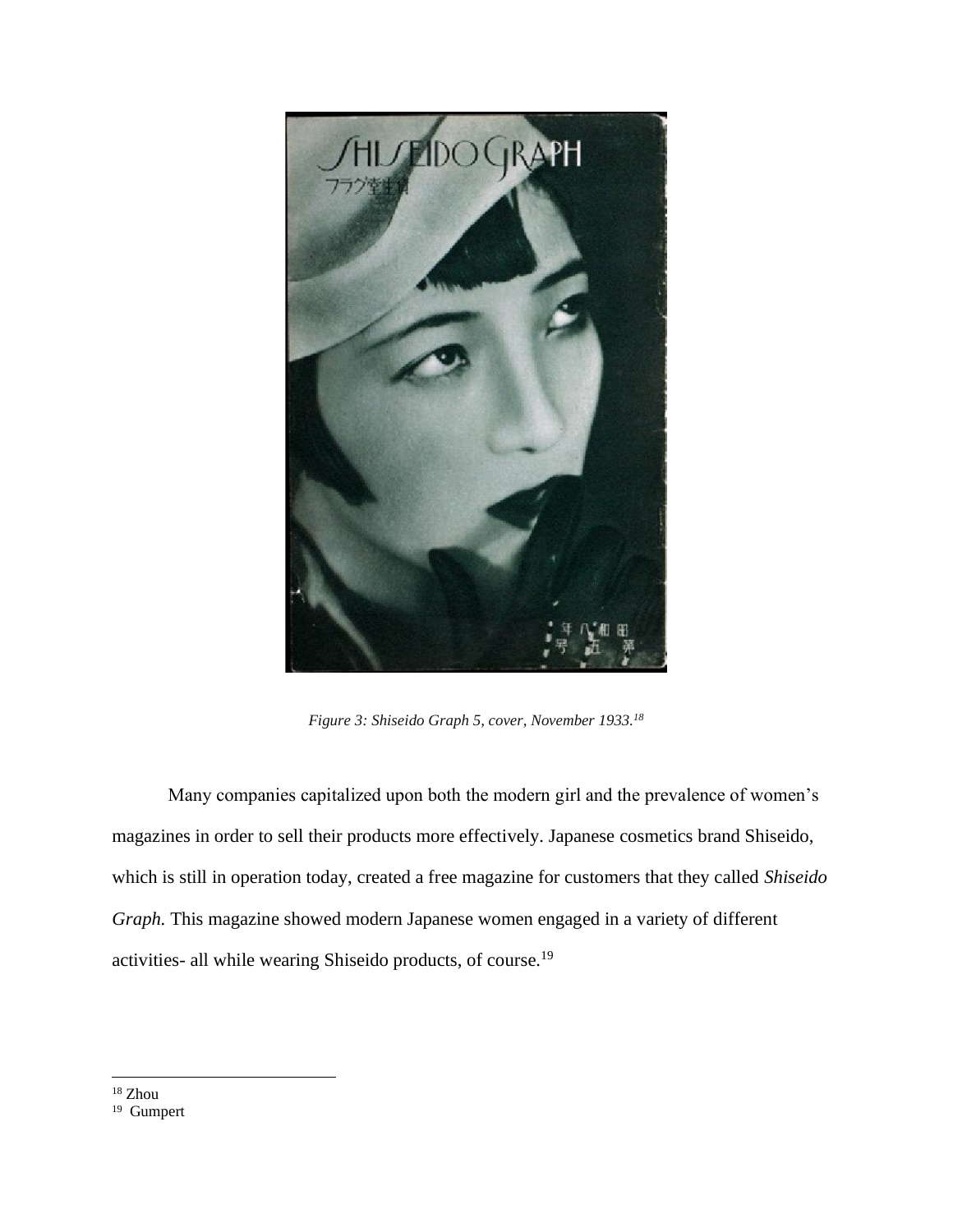The covers and inside pages of *Shishido Graph* would feature images of glamorous and wealthy women going about their everyday lives. This was intended to influence women to invest in the company's cosmetics as it would help them to become more like the girls they saw in the magazine. Figure 3 shows the cover of *Shiseido Graph's* November 1933 issue. The woman depicted on this cover is clearly a Japanese modern girl, or *modan garu.* Her hair is cut short and close to her face, she wears a trendy and Western-influenced hat, and her eyebrows and lipstick are done in a movie-star style. This cover is from the 1930s while the other images we have looked at were from the 1920s, and the change in the decades can be seen as this depiction of the modern girl is more similar to the style Hollywood actresses of the 1930s while the earlier images did not have this exact fashion style.

This cover would appeal to those who admired the modern girl aesthetic as it plainly and prominently displays a clear example of this archetype. The message of this being on the cover of a cosmetic company's promotional magazine is clear- if you bought their makeup and skincare products, you too could be a glamorous and modern woman. While the woman on this cover is beautiful and heavily made up, she is still not sexualized but rather seems like an aspirational figure. This is likely due to the fact that this magazine too was produced explicitly for women's consumption.

The sexualization or lack thereof present in any given image of the modern girl is a key difference in depictions that are intended for male versus female audiences. Though both images intended for men and women are recognizably depicting the same archetype of woman, the execution of the two is completely and obviously different. Depictions of the modern girl for female audiences usually focus on showing a confident woman wearing nice clothes and participating in social activities. For male audiences, however, she is usually shown as an extremely sexually available woman. This is done in a myriad of ways, such as by wearing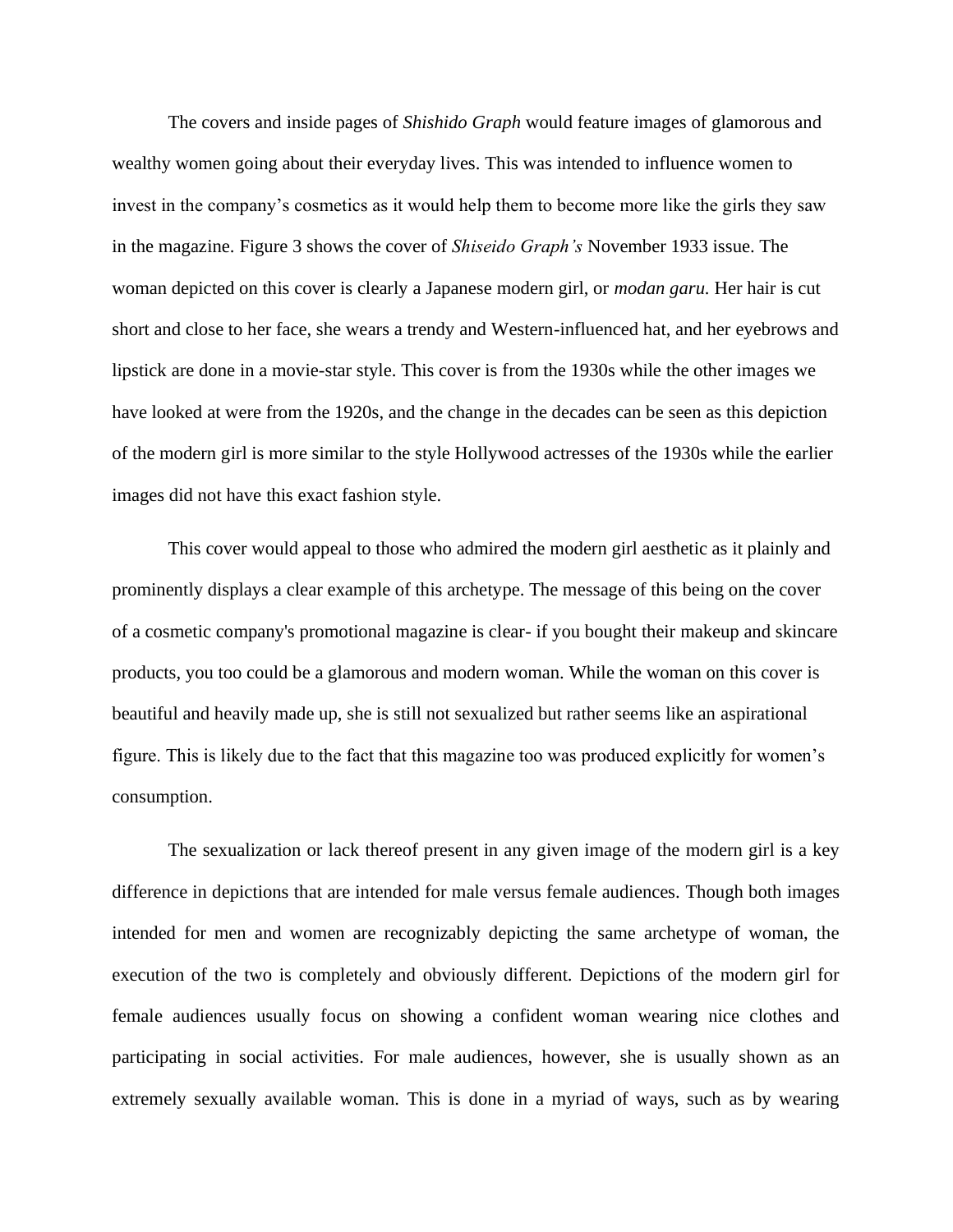extremely revealing clothes, indulging in intoxicating substances, and looking directly at the viewer with eyes that seem to communicate her willingness to engage in sexual behavior. This reveals the separate ways in which men and women may have thought about the modern girlwomen may have seen in her the potential for increased freedom and opportunities, while men may have seen in her the seductive appeal of modernism and all the temptation that accompanies it.

#### **II***:* **The Modern Girl in China**

The emergence of the modern girl in China occurred at the same time that the nation transitioned uneasily from the Qing Empire to the Republican era. In China, there was a societal divide between conservatives who wanted the new regime to continue with the values and traditions that China had historically held and liberal reformers who wanted to create a new society with new ideals and traditions.

In China, the first appearance of the modern girl was as a part of the May Fourth Movement in 1919.<sup>20</sup> The May Fourth Movement was started by large student demonstrations against imperialism, and quickly spread beyond the university crowd to other parts of the country. It marked a new era in Chinese intellectual thought and ideas.<sup>21</sup> This use of the modern girl as political icon served as a direct challenge to traditional Confucian values and ideals. In promoting a role for women that was liberated from the home and family, supporters of the May Fourth Movement were able to rebuke one of the foundations of Confucian society and philosophy. Even in this refutation of traditional values, however, an ancient ideal persistent-

<sup>20</sup> Edwards 119

 $21$  Chen 66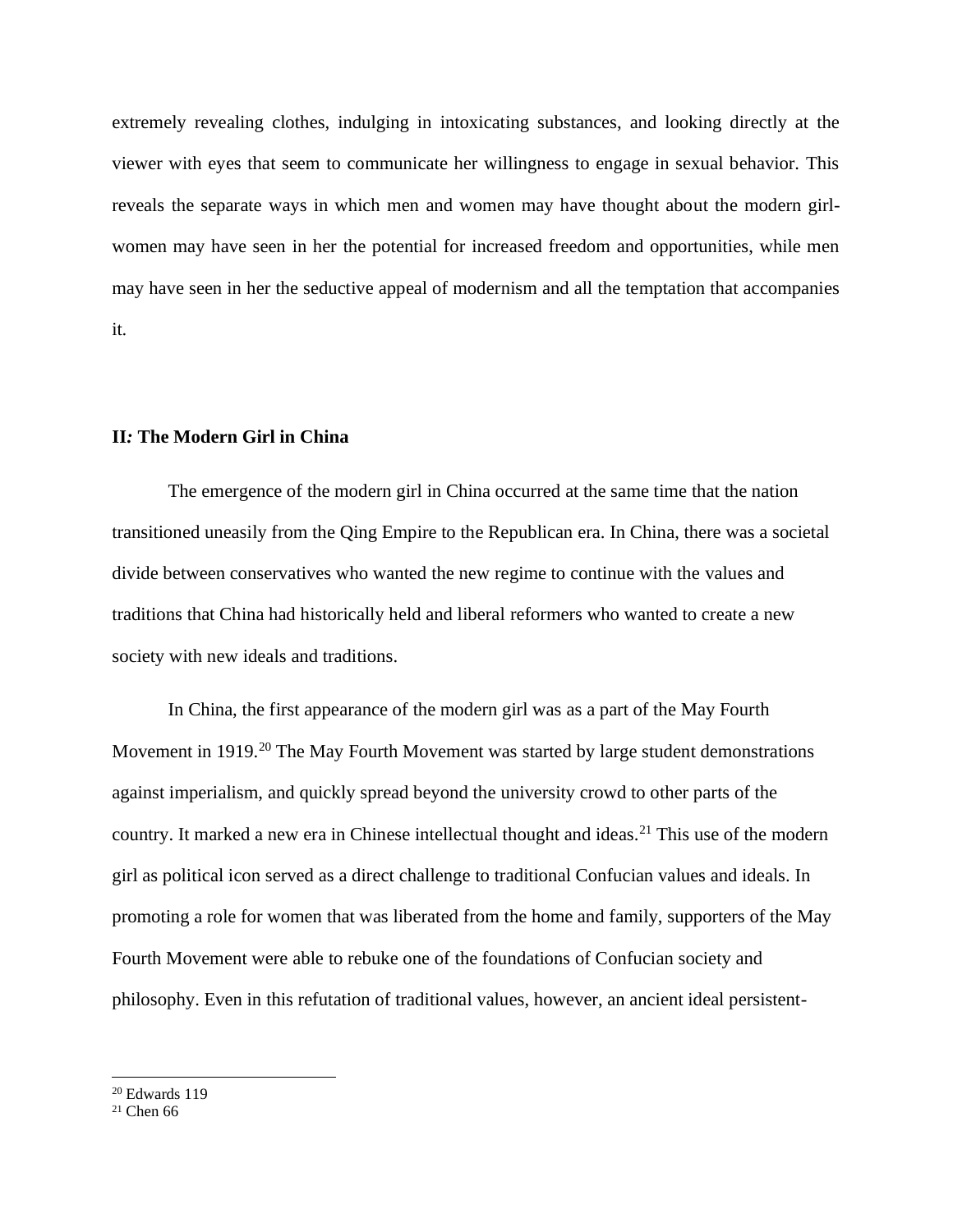women were at the moral heart of society and by looking at the nation's women you could tell the national character.<sup>22</sup>

The modern girl, in the Chinese context, was originally a very politicized role. She was a woman who cared about her education and wanted to use that education to work for the betterment of society. This origin is a bit different from other cultures in which the modern girl was not a primarily activist role at first. Many women in Republican-era China adopted the dress of the modern girl to clearly communicate their adherence to a new set of values and ideals.

In China during the 1920s, women increasingly began to take on an active and visible role in the public sphere. No longer confined to the home and kept out of the spotlight, women became larger parts of public life. This shift in what was considered an acceptable role for women coincided with a shift in depictions of women in the media. In Republican-era Chinese society, there were two distinct 'modern' female identities that were represented in the mediathe modern girl and the new woman. The new woman was an intellectual, independent type of woman who was committed to her political ideals and invested in constructing a strong, powerful China for the new era. In contrast, the modern girl was a shallower archetype, focused on aesthetics instead of cultural values.<sup>23</sup> The two shared many physical traits, but the new woman had much more depth.

Advertisers and marketers noticed this change and began to strategically target their advertisements and create content that conformed to this new image. This was a calculated move intended to attract buyers who wished to see themselves as a part of the new, changing Chinese culture. The modern girl was easy to incorporate in advertisements due to her distinct and highly recognizable appearance. She wore her hair short and wore much shorter skirts than was

<sup>22</sup> Edwards 127

<sup>23</sup> Stevens 84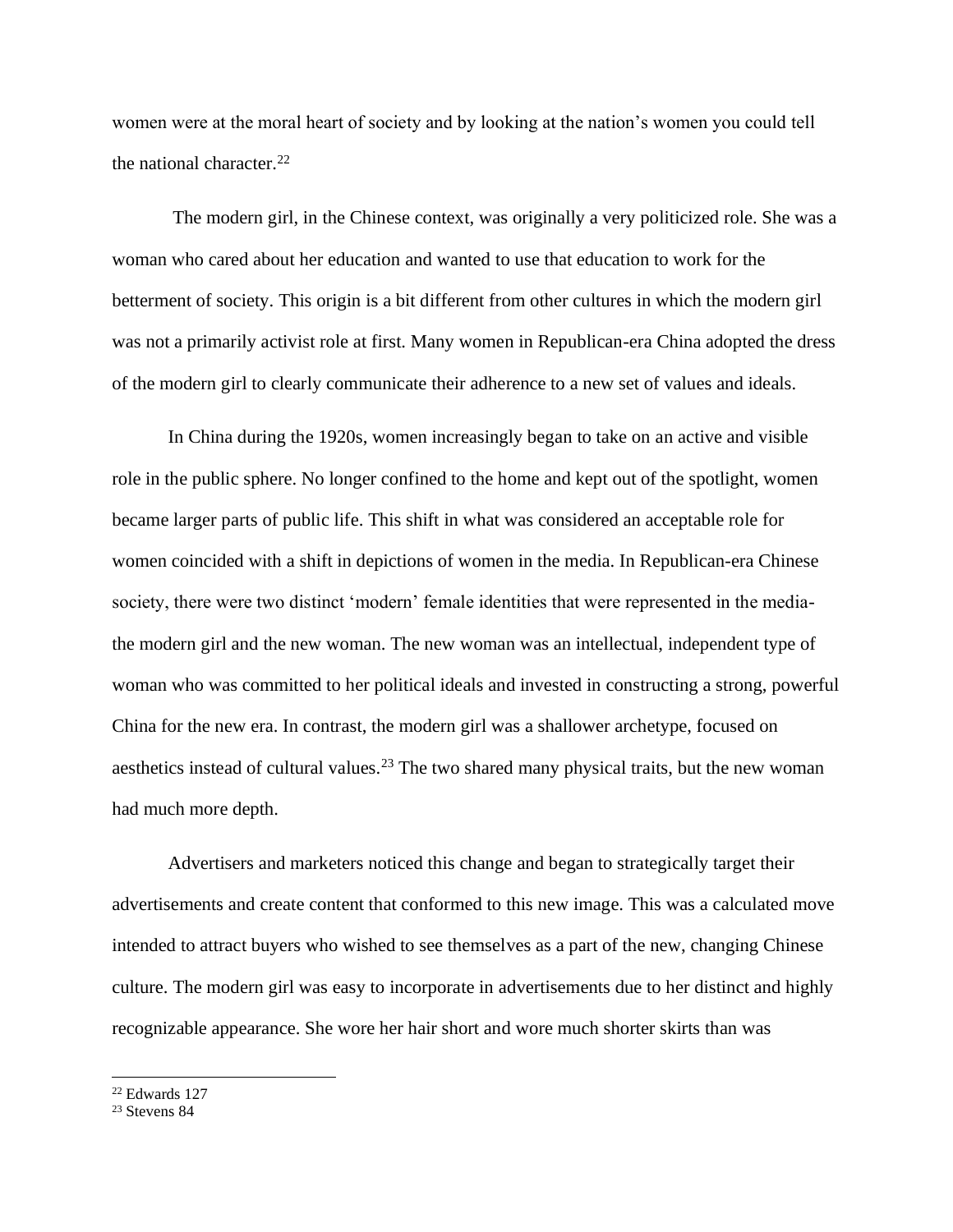traditional and carried herself with an air of confidence.<sup>24</sup> Advertisers used this figure of the modern girl to promote the sale of new, modern products. In addition to the traits the modern girl already held, such as intellect and outspokenness, advertisers made her fashionable and desirable. This represented a shift in the modern girl from being politically oriented towards being commercially and culturally oriented. The very things that originally represented an independent woman became large parts of capitalist consumer culture. Instead of a woman who participated in politics and had strong opinions, the modern girl instead became a woman who participated in modern consumer culture.



*Figure 4: A Coca-Cola poster depicting Chinese silent film actress Ruan Lingyu , late 1920s.*

<sup>24</sup> Lewis 1386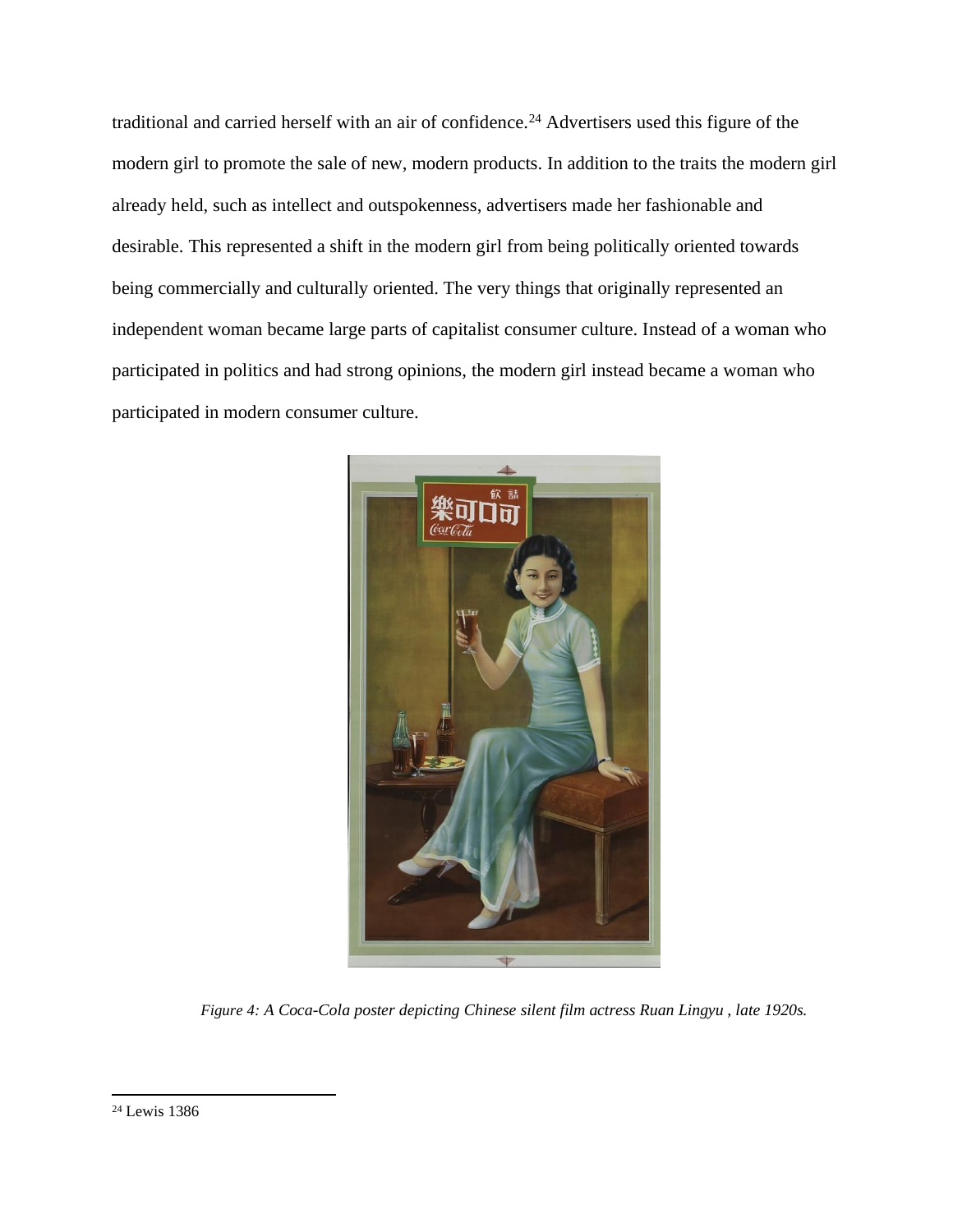This image from the end of the 1920s is a poster advertising Coca-Cola. The woman depicted in the poster is actress Ruan Lingyu, who was a prominent film star in China at this time. It provides a textbook example of the Chinese version of the modern girl in mass media. Her hair is worn short and gently curled, her eyebrows are thin and carefully groomed, and she wears a lot of jewelry- earrings, a bracelet, and a ring. She wears high heels that show off her feet, which are unbound. This is in clear contrast with the traditional Chinese beauty standard of women having tightly bound feet. Most notable however is the type of dress that she wears, the *qipao.* The *qipao* is a particular type of Chinese dress that is associated with the modern girl. It became popular in the early 1920s and blends western and Chinese style, particularly combining aspects of traditional Manchu men's robes with Western dresses.<sup>25</sup> It was extremely popular during the Republican period in China and was worn by wealthy, cosmopolitan women. Most images of the modern girl in China depict her wearing a *qipao.*

This image was intended for a mass audience of both men and women, so it attempts to appeal to both. Her dress is longer and less tight than in images meant to appeal just to men, but it still reveals the shape of her body. She appears happy to see the viewer though she does not appear to be seducing them. She is beautiful and welcoming in a way that is not sexualized. This would help to achieve the Coca-Cola Company's goals in the production of this advertisement, as it can attract a wide audience. The modern girl in this image is fashionable and sophisticated enough to appeal to women who would like to be like her without repelling them through overt sexuality but is also beautiful and inviting enough to attract the male gaze.

<sup>25</sup> Chan 220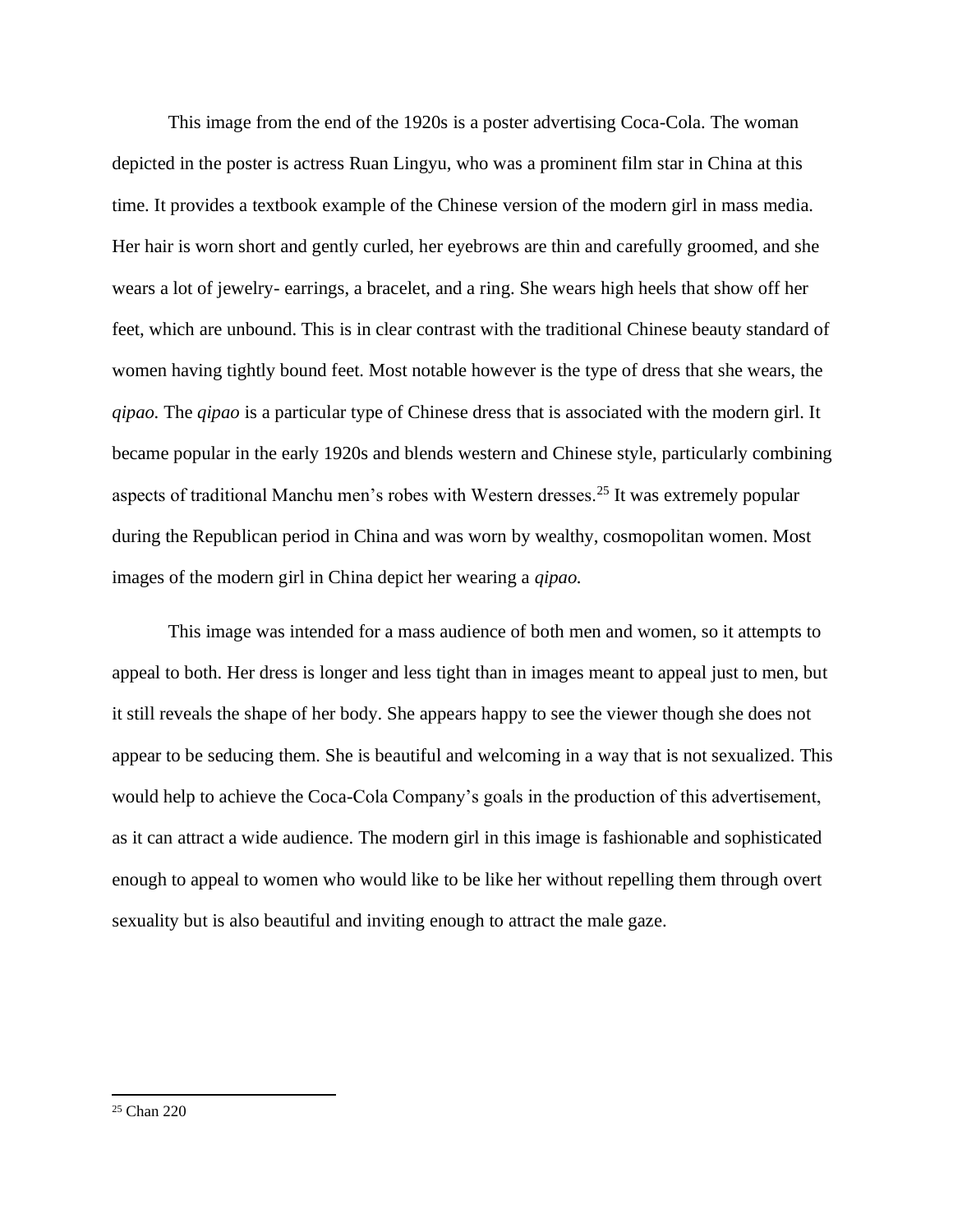

*Figure 5: Grande, Price, & Co., 1934. Poster advertisement for the Yuanhe Trading Company. China.<sup>26</sup>*

Figure 5 is a poster advertisement for the Yuanhe Trading Company, an alcohol manufacturer. The woman in this poster is the epitome of the image of the modern girl in China in the 1930s. Her hair is short and perfectly arranged, and her makeup is artfully applied. Her dress is tight and has an alluring slit nearly to the hip in a way that is reminiscent of the Western styles of the era, but it remains distinctly Chinese in its cut and materials as a *qipao*. She wears jewelry on her hands, wrists, and ears, which shows her admiration of beautiful objects, as well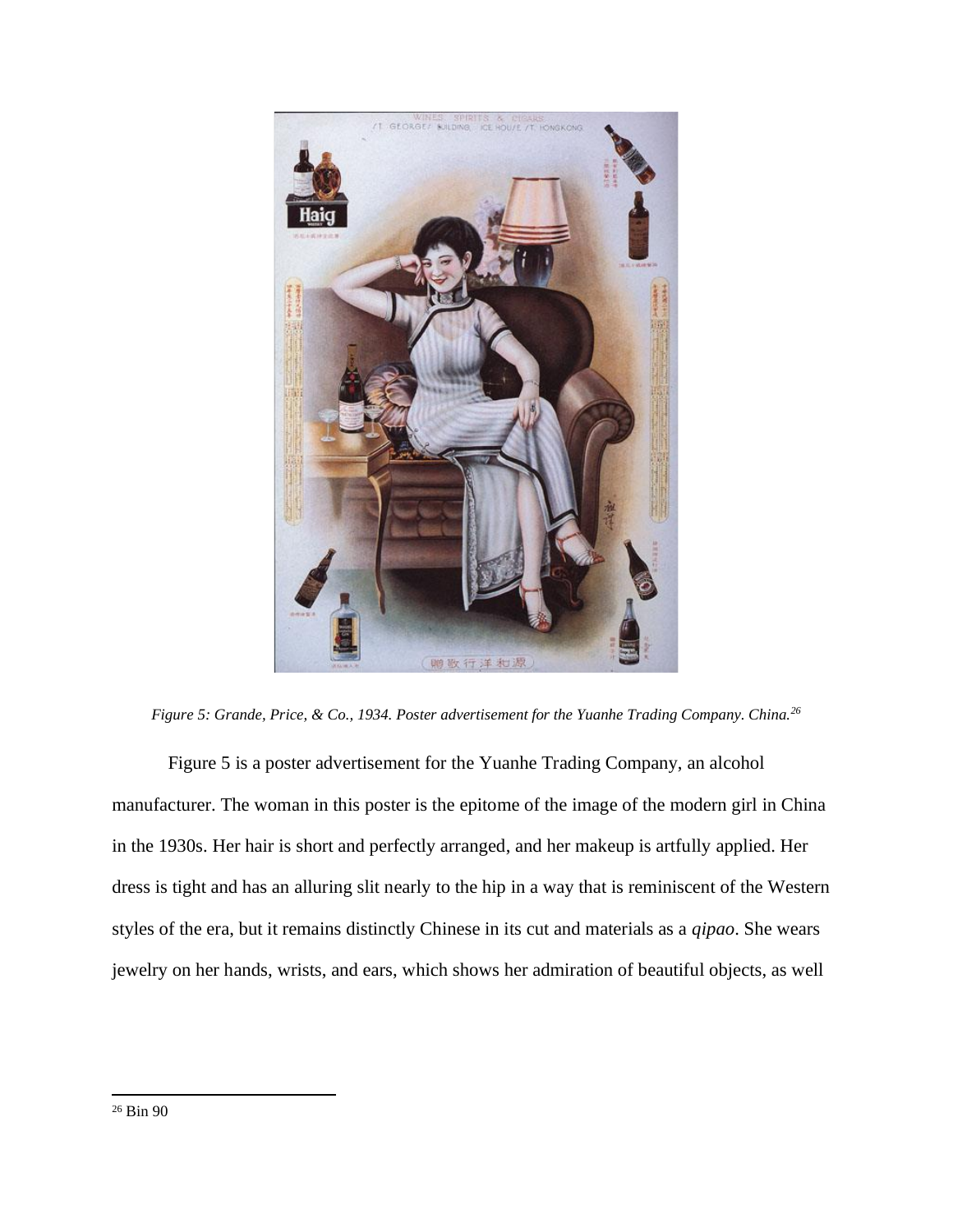as ornately decorated high heels on her feet. She is looking at the viewer in a bold, flirtatious manner that shows that she is confident and sexually available to the audience.

The woman in this poster shows her willingness to participate in cosmopolitan consumer culture both by the way that she dresses and by the habits that she engages in. This advertisement is for an alcohol manufacturer and so she is shown with a bottle of alcohol on her table and two full glasses waiting to be sipped. The inclusion of the second glass also shows the modernness of this woman, as she appears to be at her home, but she is clearly entertaining a companion.

This advertisement is intended for a male audience. The woman depicted is highly sexualized, as can be seen in her teasing, invitational body language and the way that her *qipao*  is cut nearly all the way to her hip. She also is entertaining a companion who is more than likely a male lover, as we can assume from her stance and the way she has two glasses of liquor poured for the two of them. The high degree of sexualization in this advertisement would help to draw in male customers as it would be an attractive image for them to keep, and whenever they looked at it, they would be reminded of the trading company.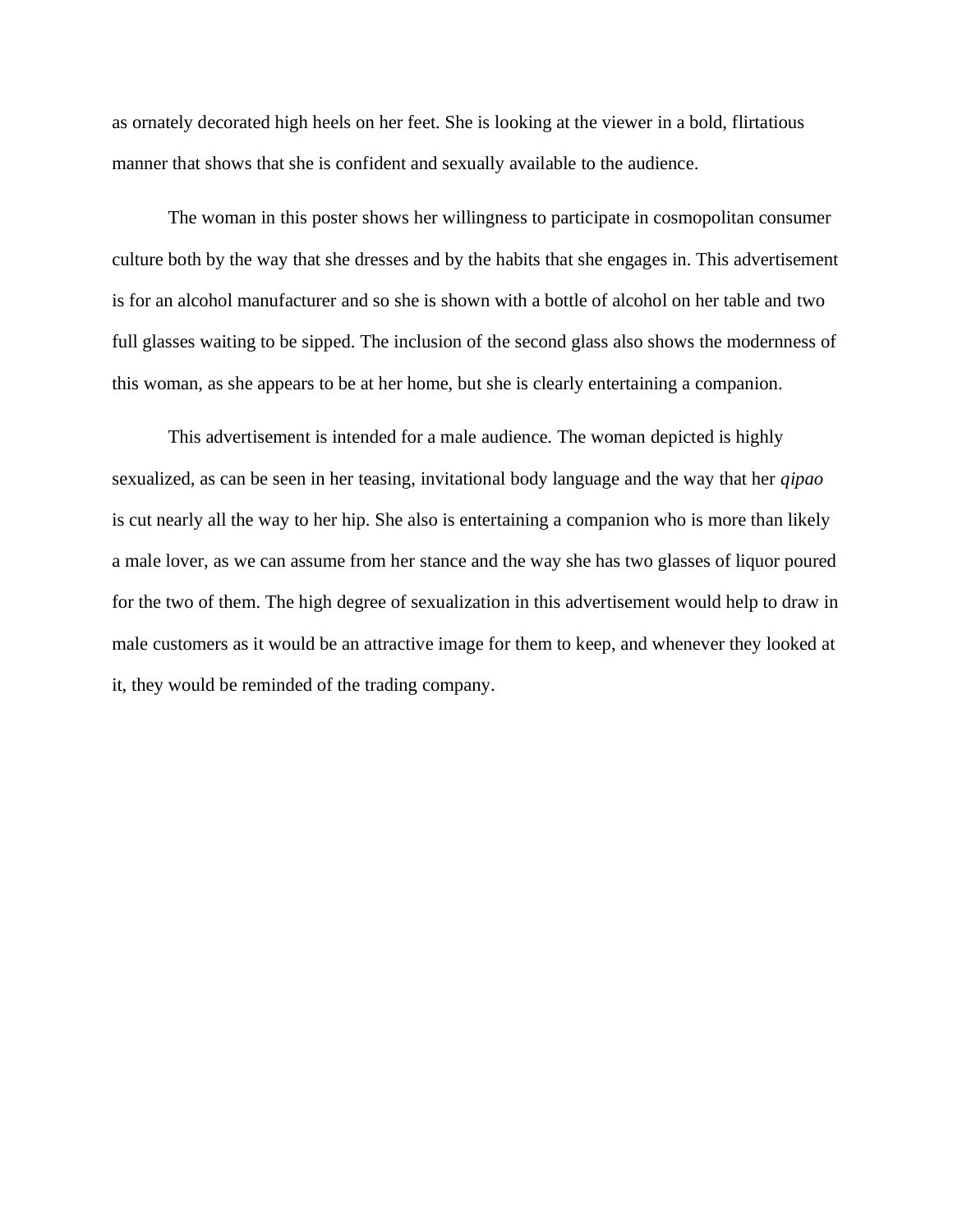

*Figure 6: "Three Cats" cigarette advertisement calendar. 1930s. China. Poster.<sup>27</sup>*

Figure 6 shows a poster depicting the modern girl. This image is an example of a calendar poster. Calendar posters were a dominant form of advertising during the Republican era in China and became an important part of the Chinese art scene in the early 20<sup>th</sup> century. These posters blended Chinese style with Western style and served as advertisements for a variety of products while also functioning as products themselves.<sup>28</sup> By creating beautiful calendars that potential customers would want to display, advertisers ensured that people would be constantly reminded of their products.

This advertisement is for an American cigarette company, Three Cats cigarettes. The poster shows a woman wearing a swimsuit that would have been considered quite scandalous in the 1930s in many circles, which shows the modern girl's lighthearted disregard for the cultural

<sup>27</sup> Bin 66

<sup>28</sup> Laing 62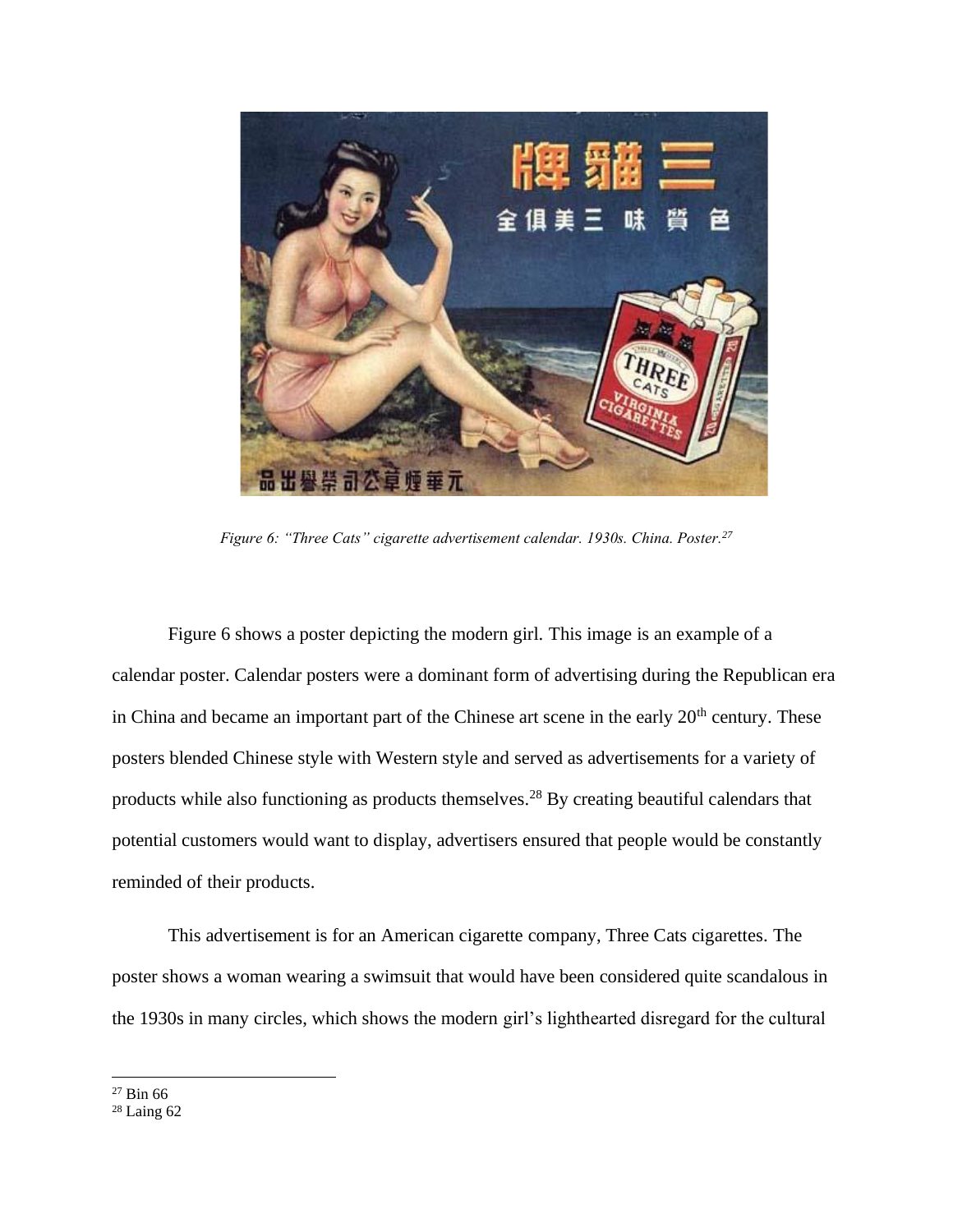norms of the past. She is smiling while she sits on the beach and smokes an American cigarette. The way that she is smoking a cigarette casually and publicly also conveys her status as a modern girl, as cigarettes were seen as a male habit and women smoking cigarettes was seen as transgressive at the time, another norm that the modern girl breaks happily.

This image is clearly intended for a male audience. The woman in the advertisement is visibly sexualized. Even as she sits on the beach in leisure, the woman is wearing high-heeled sandals, which communicates another important trait of the modern girl: she highly always values her appearance. Her hair is carefully curled and set, and she wears makeup on her face. The amount of skin that she is showing is far beyond that shown in images of the modern girl that were intended for female audiences. In contrast to depictions of the modern girl made for female audiences, the focus of this image is not on the woman's fashion or personality, but on her sexuality. Everything about the way she is depicted--from her revealing swimsuit to her makeup and hair to the way that she smokes her cigarette in an inviting manner--indicates that she is a more sexually liberated woman and therefore available to men.

These posters all show the way in which advertisers working in China during the 1920s and 1930s appropriated the image of the modern girl and coopted it in order to reach new audiences for their products. By stripping away the political and social significance of the modern girl and reducing her to her appearance and clothing choices, these advertisements play with consumer's desire--either the desire to become more like the modern girl, or the sexual desire of the male gaze.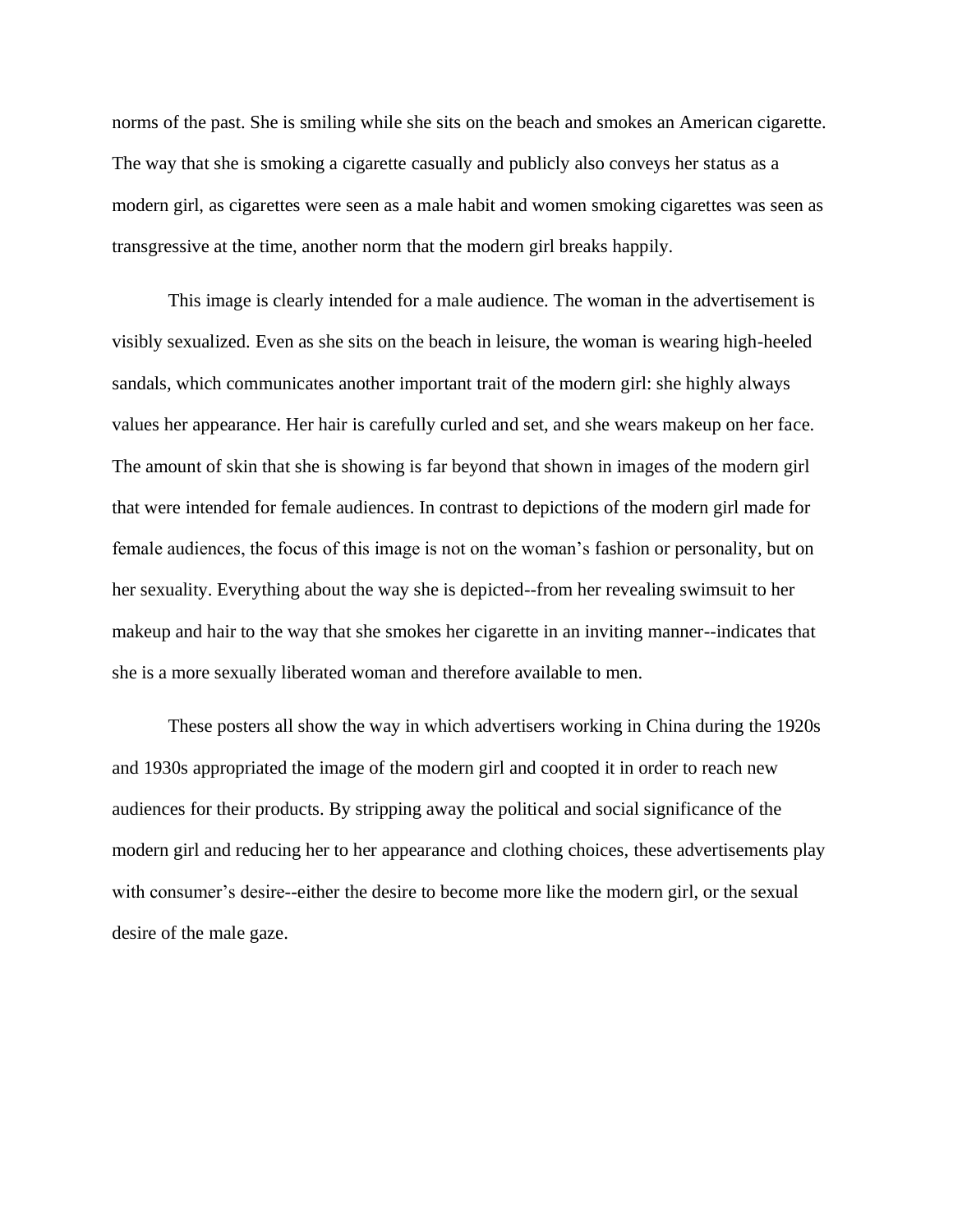#### **III: The Modern Girl in Korea**

Korea during the 1920s was under colonial rule by Imperial Japan. During this period, many Koreans were extremely opposed to the colonial regime and protested and spoke out against it. As Koreans resisted Japanese rule, they attempted to strengthen their own society in an attempt to increase national power and hopefully drive out the Japanese. In 1919, the March First Movement was a national attempt to restore Korean independence. This movement, though ultimately unsuccessful, saw nearly two million Koreans participate in demonstrations across the country in support of ending Japanese colonial rule. Although the Japanese occupiers were able to suppress this movement, it did lead to slight concessions being given to the Korean people. Most notably, a greater amount of freedom of expression was allowed, though explicit anti-Japanese sentiment was still restricted.<sup>29</sup> Writers and artists across the country seized this loosening of restrictions and attempted to capitalize upon it by sharing ideas and values that they hoped would contribute to the building of Korean nationalism and national identity.

Many prominent intellectuals in Korea at this time believed that one reason for the nation's continuing subjugation by the Japanese was that Korean culture and society had not sufficiently modernized or adapted to the rapidly globalizing world.<sup>30</sup> As in Japan and China, there was a powerful sense in Korea that a nation's modernity and advancement could most clearly be seen by observing the status of women in society.

In Korea, there was a great deal of discourse surrounding the appropriate role for women in a newly modern society and particularly about a certain type of woman known as the "new woman" (*sin yosong*). Similarly to the modern girl in China, the new woman in Korea was

<sup>29</sup> Lee 92

<sup>30</sup> Yum 107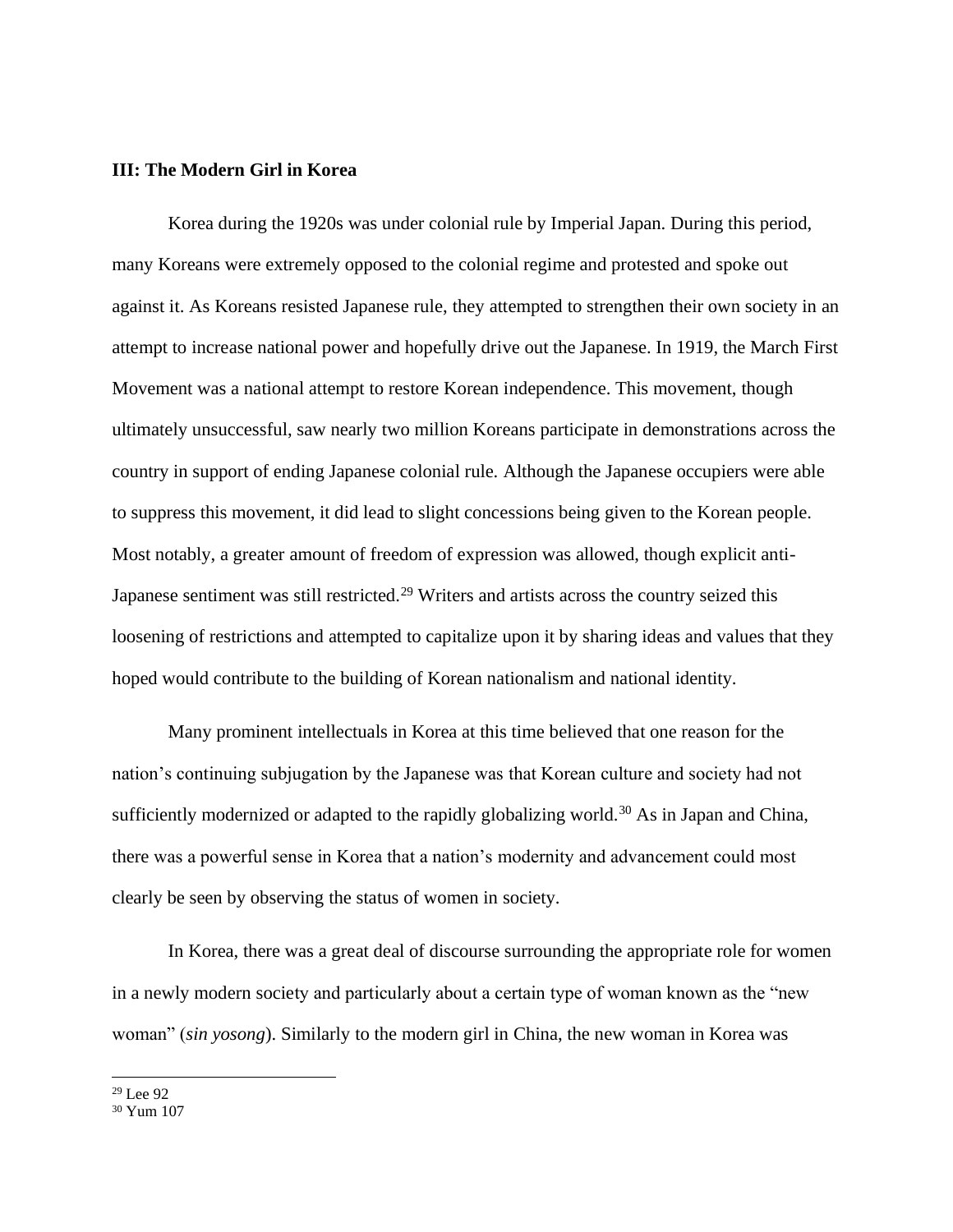supposed to be a passionate citizen who was devoted to her nation and worked every day to create a better future for her country.<sup>31</sup> She was educated, which was exceedingly rare among women (only 10% of Korean women were literate in the  $1930s$ ).<sup>32</sup> She held strong opinions and could articulate and defend them.

A clear difference existed between the new woman and the modern girl. The new woman was educated and passionate and worked for the advancement of Korea, while the modern girl represented the negative, shallow aspects of modernity. This is remarkably similar to the way that these archetypes were seen in Japan and in China. The Korean modern girl could be easily identified in the media by her clothing and aesthetic choices, as she typically wore outfits that blended traditional aspects of Korean fashion with Western items. She was usually shown wearing her hair cut short, high heels, and a short (often knee-length) skirt worn with a more traditional blouse.<sup>33</sup>

Women's magazines were vital in the construction of the new woman archetype in Korea. This is similar to the prominent role played by women's magazines in Japanese culture during the 1920s and 1930s. These magazines advocated for the rights of women and shared a new, more independent idea of the proper role of women in Korean society.<sup>34</sup> Since most women in Korea at this time could not read, the images used in the magazines were extremely important as they were the only aspect of the publications that most women could understand.

Advertisements in newspapers and magazines targeted to Korean women in the 1920s focused on selling the 'essentials' of modernity to women.<sup>35</sup> As Korea began to modernize,

- <sup>34</sup> Hyun 44
- <sup>35</sup> Bae 116

<sup>31</sup> Yum 110

<sup>32</sup> Hyun 45

<sup>&</sup>lt;sup>33</sup> Lee 98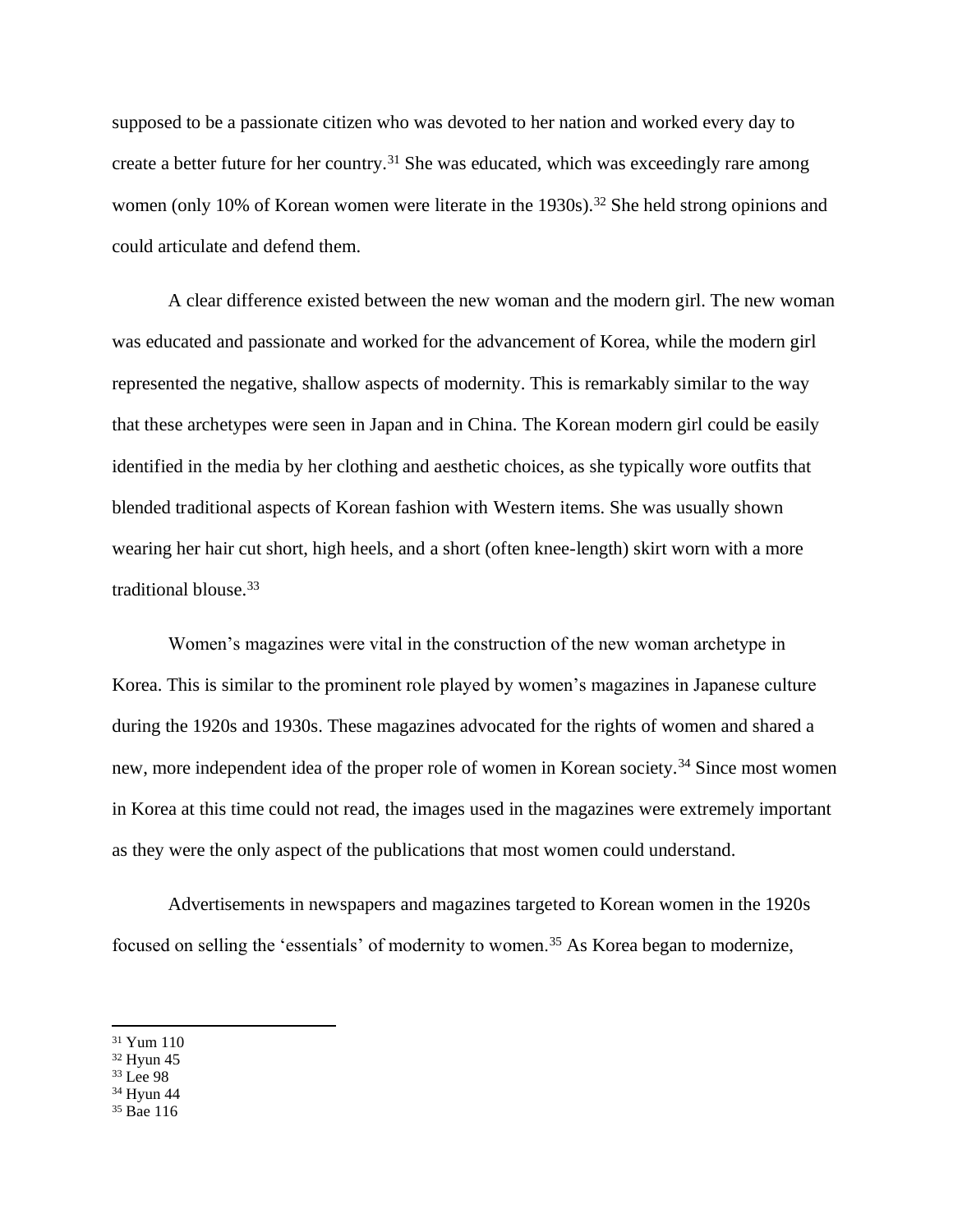consumers began to have access to new products and goods that they previously were not able to purchase. Advertisements in this period thus focused on telling potential customers how their product would help the customer to become a more modern, sophisticated person.

In Korea specifically, many advertisements attempted to force a Japanese culture and identity on consumers. Japan occupied Korea for 35 years, from 1910 until 1945, and during this period the Japanese tried extremely hard to replace Korean culture with their own. For this reason, many of the advertisements distributed in the colonial period depicted Japanese women instead of Korean and often used Japanese text.<sup>36</sup>



*Figure 7: Cover page of Sinyǒsǒng magazine. 1924.*

*Sinyǒsǒng* magazine was one of the most influential women's magazines operating in Korea during this period. The magazine's name translates to 'new woman,' and this is the type of woman the magazine sought to appeal to. Due to the low literacy rates of the time, formally

<sup>36</sup> Bae 117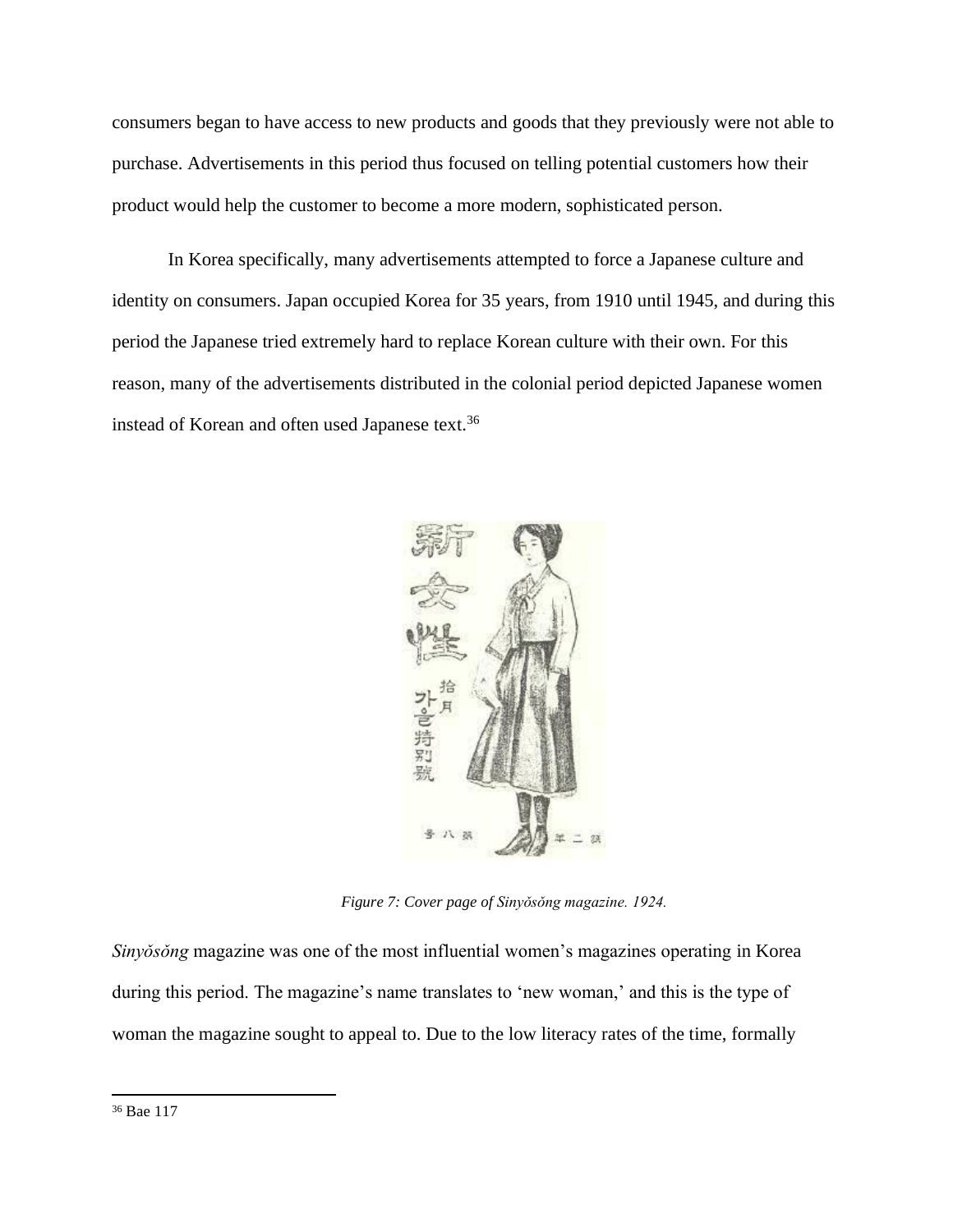educated women were the only demographic of Korean women who were all literate, so *Sinyǒsǒng* initially was marketed explicitly towards female students and was explicitly meant to be distributed broadly.*<sup>37</sup>* It included essays on a variety of topics as well as beauty and cooking tips.<sup>38</sup> The magazine intended to provide all of the information and content that a modern Korean woman would be interested in, though it was not politically minded at all.

Figure 7 is the cover of an issue of this magazine from 1924. The woman depicted in this image is a modern girl. She provides a good example of what the modern girl looked like in the Korean context. Much like the Chinese and Japanese modern girls, she wears her hair short, her skirt short, and has high heels on her feet. Korean influence is shown in her top, which is a *hanbok,* a traditional Korean item of clothing. While her outfit is not revealing, it does show the outline of her body.

This image was produced specifically for an educated, female audience, as that is the demographic that read *Sinyǒsǒng* magazine during the 1920s. This cover is similar to images from Japan that were made for a female audience, as the emphasis is not placed on the woman's body but instead on her clothing and style choices.

 $37$  Lee 95 <sup>38</sup> Lee 96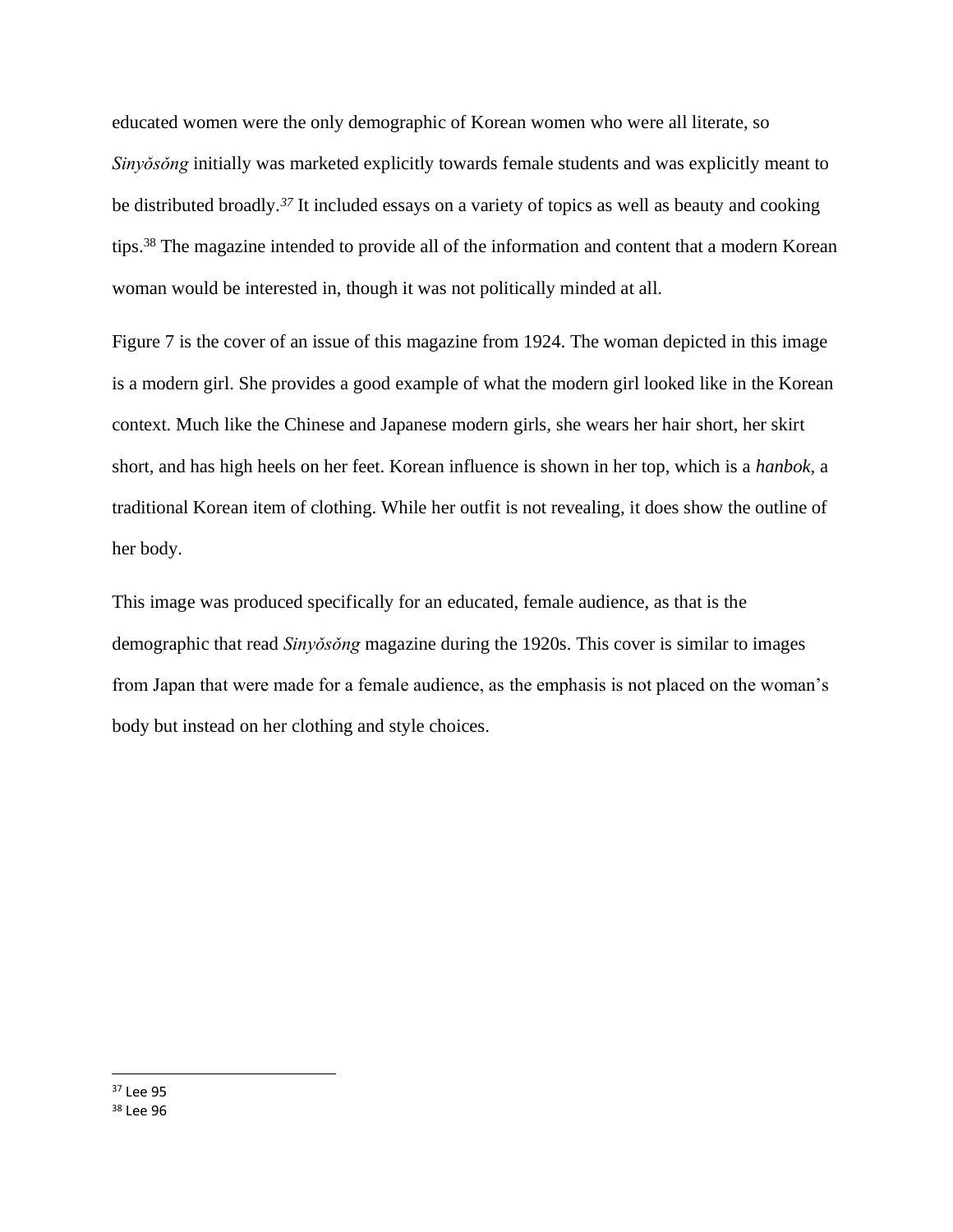

*Figure 8: Advertisement for Ajinomoto in Sinyǒsǒng Magazine, April 1939*

Figure 8 is an advertisement that was placed in *Sinyǒsǒng* magazine in the late 1930s. The image is selling Ajinomoto, which is a popular Japanese food seasoning product. Korea was still colonized by Japan when this advertisement was created in 1939. The advertising of this product, along with other Japanese products, in a Korean market served as another form of Japanese imperialism. Advertisements for Japanese products always implied that Japanese culture and products were more modern and were superior to Korean culture and goods.

This Ajinomoto advertisement associates the use of their seasoning product with modernity. The main text on this image reads "Ideal seasoning, a true revolution in food" (quoted in translation).<sup>39</sup> This explicitly ties the use of this product to societal advancement through the choice of the word 'revolution'. The picture used for this advertisement also encourages the association of modernity with Ajinomoto, as the young woman and her companion are depicted wearing Western-style clothes and appear to be on a date.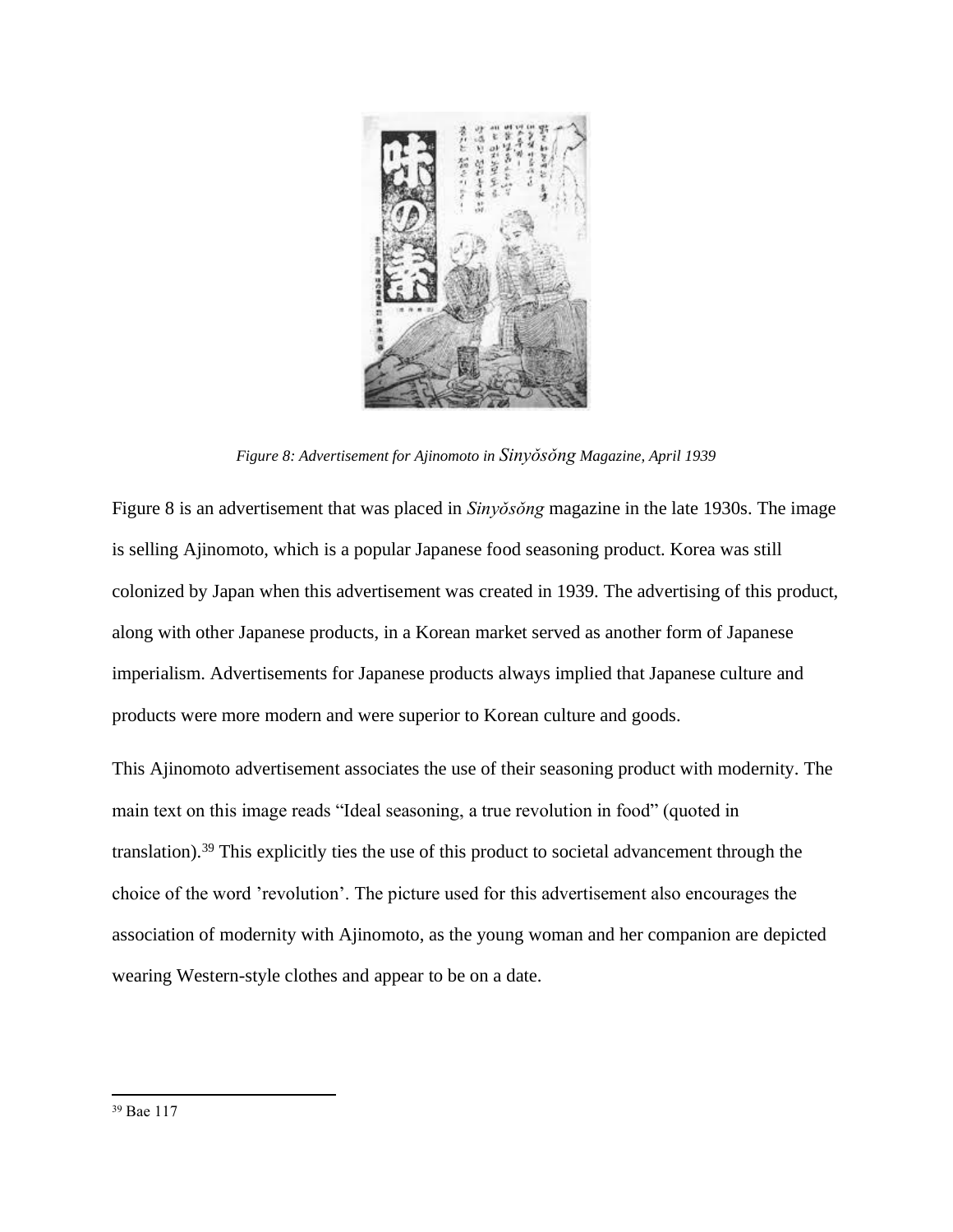As this advertisement was included in a women's magazine, it was intended for a female audience. The woman and man depicted in the image look to be on a date, but they are both modestly dressed and are not touching. The woman is a modern woman, with a Western-style hat, an above the knee skirt, and short hair that looks to be pinned back. These factors would be more appealing to women than an explicitly sexualized image. This demonstrates again that depictions of the modern girl across nations differed highly in their degree of sexuality depending on which gender they were meant to be targeting.

In Korea, depictions of the modern girl cannot be divorced from the fact that the country was under colonial rule by Japan during the 1920s and 1930s. This imperialism contributed to a feeling of powerlessness in Korea that made many people deeply uncomfortable and made them long for change. Modernity was seen in Korea as a way for the nation to regain its power and step into the future in control of its own destiny. The modern girl in Korea was an artistic representation of the nation's potential to become independent and powerful in its own right.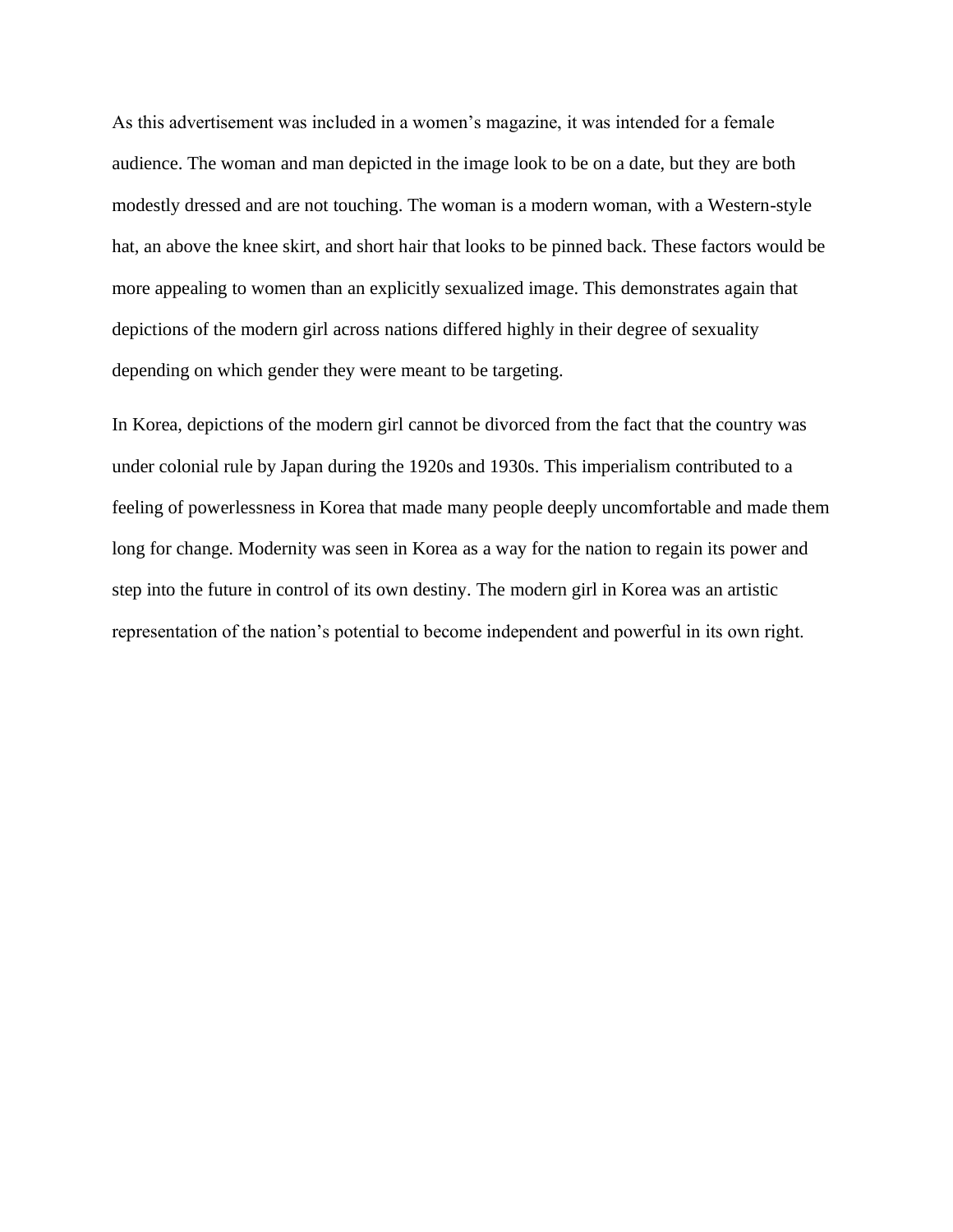#### **Conclusion**

While the modern girl originally was a real type of women living in Japan, China, and Korea, this archetype was quickly appropriated and exploited by advertising professionals in all three of these nations and used to sell a globalized and commercialized culture to their residents. The authencity and origin of her emergence varied across these three nations and spoke to the distinct cultures and circumstances in each of these three East Asian nations. Each of these countries had distinct iterations of the modern girl that expressed different values and priorities, and some focused more on aesthetics while others focused more on character traits.

In China, the modern girl was originally an extremely political woman who was meant to advocate for a brighter future for her nation and her people. The Chinese modern girl was initially significantly intertwined with political and cultural ideals, which meant that she lost more when she was appropriated by advertisers for the sale of commercial and Western goods. She was still easily depicted in advertisements and media, as her appearance was distinct and easy to recognize, but her inclusion in advertisements for cigarettes and beauty products necessarily divorced her from her political and social ideas. Advertisers thus had to strip more from the Chinese modern girl in order to use her to promote consumerism than they did in other nations.

In Japan, the modern girl was always a shallower and more surface-level archetype. Part of this may be due to the fact that Japan was in more a prosperous and powerful position than the other two nations during this period. This meant that the people of Japan were likely less interested in political action and change than residents of the other two nations, which factored into making political engagement and awareness a less important trait for people to see. The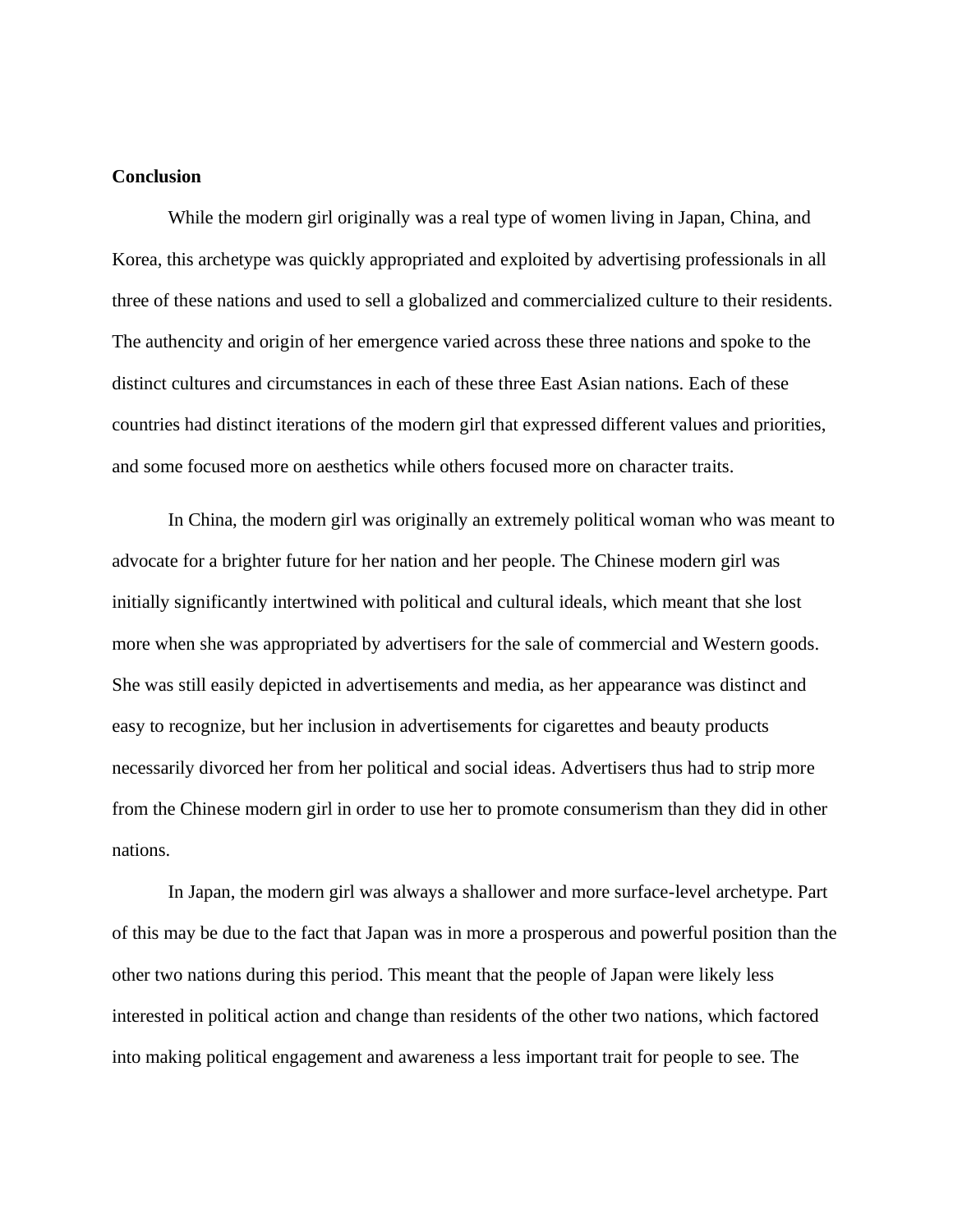Japanese modern girl was thus more easily integrated into advertisements, as she was more fashion-and-appearance based than other iterations of the modern girl.

Korea in the 1920s and 30s was a nation under active colonial rule, which was reflected in their culture and politics as the Korean people actively worked to carve out their own identity and power from under Japanese oppression. Many people in Korea during this time period associated modernity with the power and freedom they did not have access to, and so by conforming to ideals of modernism they expressed their hope that Korea would be able to reclaim its national power and step into the future. This meant that the modern girl was important to many Korean people as she represented potential for the future. In Korea, much of the modern girl's original symbolism was in the desire for the nation to modernize and step into the 'future,' which made her a more natural figure to use in advertisements as many of the products she was used to sell were 'modern' in the globalized, commercialized way. This also made her use particularly potent in the media as a form of advertisement, however, as modernity was highly desirable, and many people wanted to buy into it in any way that they could.

The image of the modern girl thus was used in China, Japan, and Korea in a similar wayto sell products such as makeup, hair products, clothing, alcohol, and cigarettes to consumers in all three nations. Advertisers in these nations picked up on the potency of aspiration and desire to influence consumers to buy new goods and appropriated the use of a highly desirable and instantly recognizable woman to do this. Since the advent of the fusion of mass media, consumerism, and globalization at the turn of the 20<sup>th</sup> century, the female image and body have been used to promote consumption, a trend that continues today in the form of social media influencers and fashion models.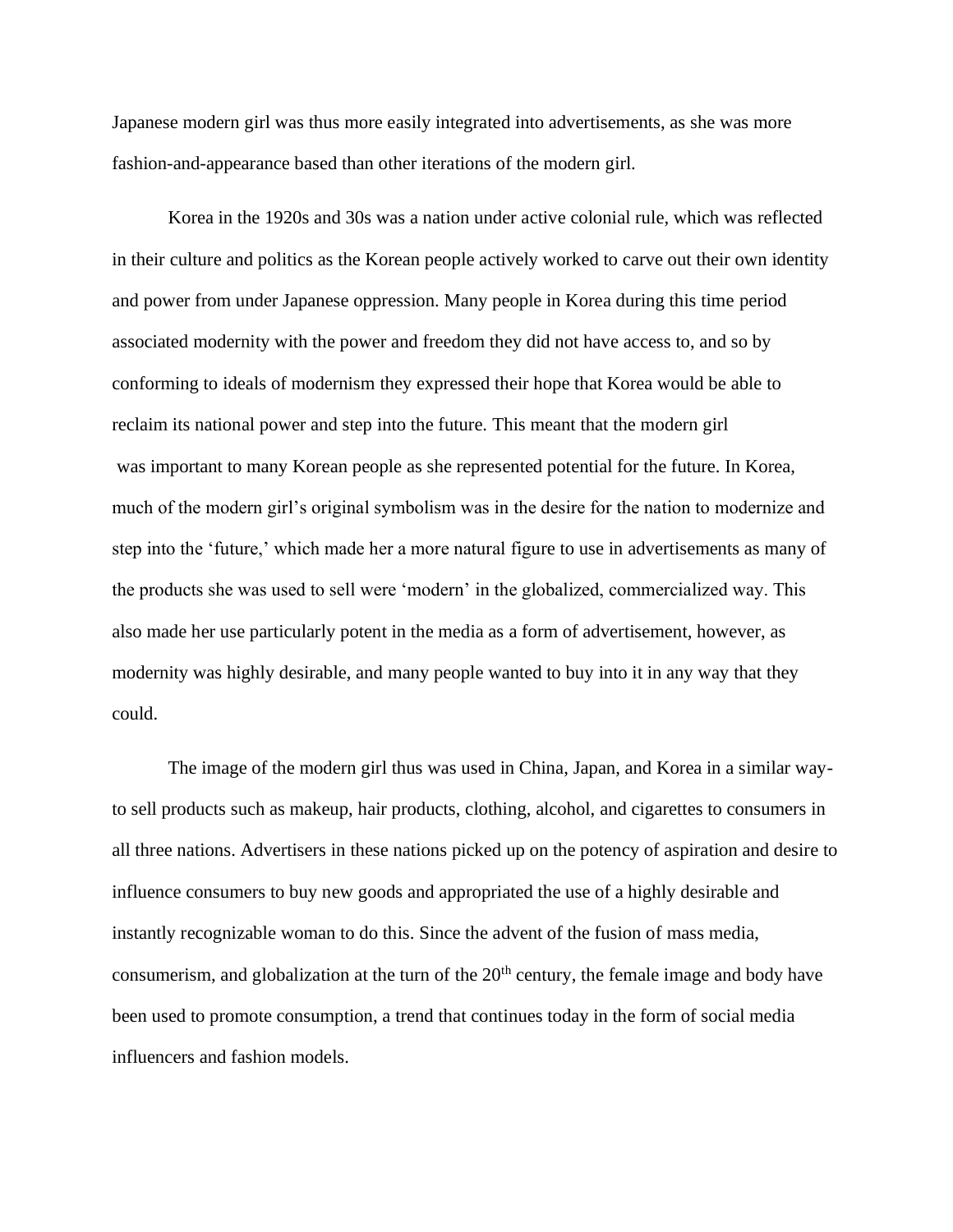#### **Bibliography**

Anderson, Marnie S. "Women and Political Life in Early Meiji Japan: The Case of the Okayama Joshi Konshinkai (Okayama Women's Friendship Society)." U.S.-Japan Women's Journal 44, no. 1 (2013): 43-66. [http://scholarworks.smith.edu/hst\\_facpubs/1/](http://scholarworks.smith.edu/hst_facpubs/1/)

Chan, Heather. "FROM COSTUME TO FASHION: Visions of Chinese Modernity in Vogue Magazine, 1892-1943." *Ars Orientalis* 47 (2017): 210–32. [http://www.jstor.org/stable/45238937.](http://www.jstor.org/stable/45238937)

Chen, Joseph T. "The May Fourth Movement Redefined." *Modern Asian Studies* 4, no. 1 (1970): 63–81. [http://www.jstor.org/stable/311753.](http://www.jstor.org/stable/311753)

Cheon, Sang Yee, and Kevin Kim. "Teaching Korean Culture with Advertisements: Change and Persistence in Family Values and Gender Roles." *The Korean Language in America* 15 (2010): 1–22. [http://www.jstor.org/stable/42922517.](http://www.jstor.org/stable/42922517)

Croll, Elisabeth. "The Movement to Criticize Confucius and Lin Piao: A Comment on 'The Women of China' (Vol. 2, No. 1)." *Signs* 2, no. 3 (1977): 721–26.

[http://www.jstor.org/stable/3173283.](http://www.jstor.org/stable/3173283)

Edwards, Louise. "Policing the Modern Woman in Republican China." *Modern China* 26, no. 2 (2000): 115–47. [http://www.jstor.org/stable/189430.](http://www.jstor.org/stable/189430)Gao, Xiongya. "Women Existing for Men: Confucianism and Social Injustice against Women in China." *Race, Gender & Class* 10, no. 3 (2003): 114–25. [http://www.jstor.org/stable/41675091.](http://www.jstor.org/stable/41675091)

Gumpert, Lynn. *Face to Face: Shiseido and the Manufacture of Beauty, 1900-2000.* (New York: Grey Art Gallery, New York University, 2000.)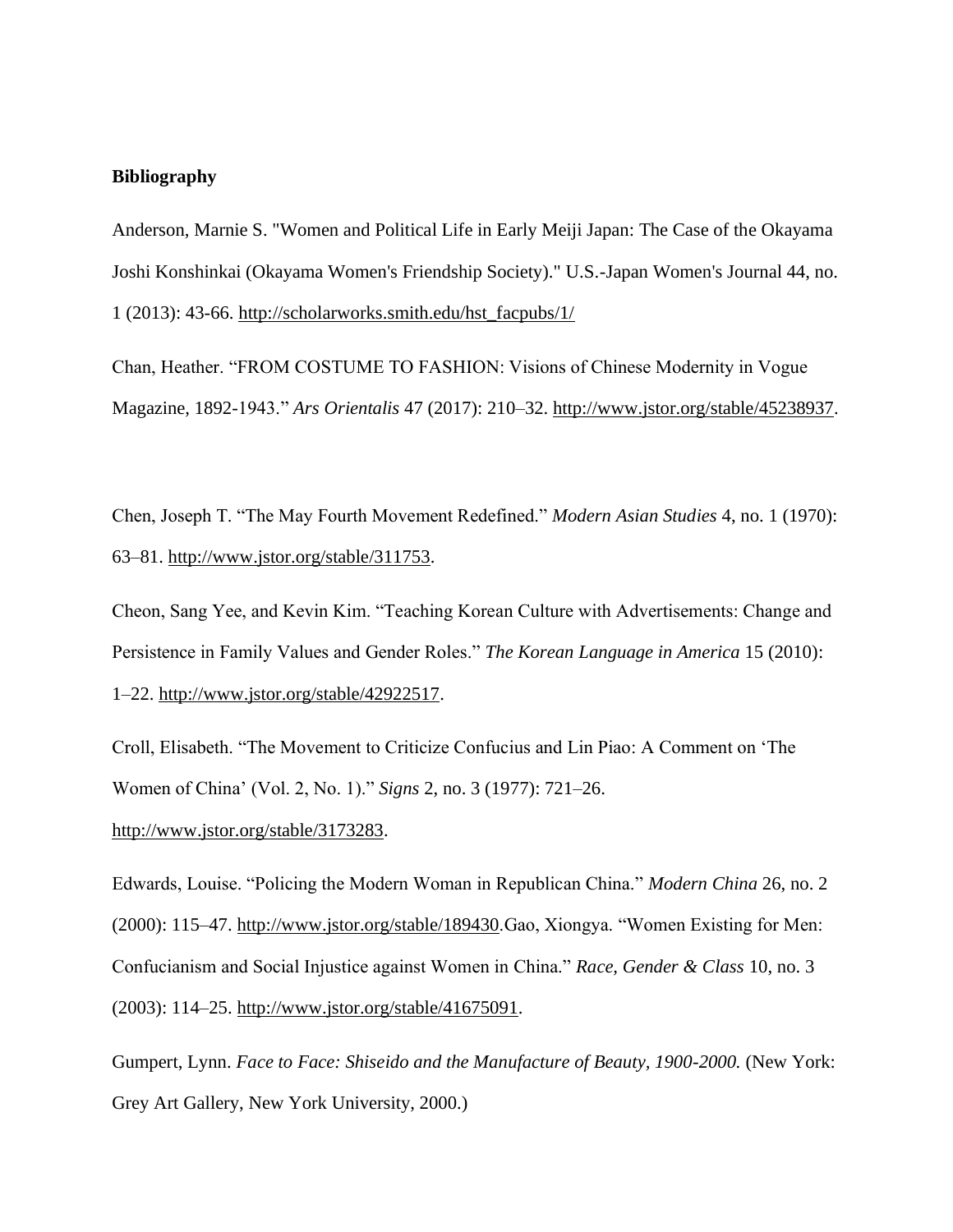Harootunian, Harry. "OVERCOME BY MODERNITY: Fantasizing Everyday Life and the Discourse on the Social in Interwar Japan." In *Uneven Moments: Reflections on Japan's Modern History*, 198–213. Columbia University Press, 2019.

[http://www.jstor.org/stable/10.7312/haro19020.10.](http://www.jstor.org/stable/10.7312/haro19020.10)

Laing, Ellen Johnston. "Production and Marketing of Advertisement Calendar Posters in China." In *Selling Happiness: Calendar Posters and Visual Culture in Early-Twentieth-Century Shanghai*, 61–78. University of Hawai'i Press, 2004. [http://www.jstor.org/stable/j.ctvvn6h8.6.](http://www.jstor.org/stable/j.ctvvn6h8.6) Lee, Ji-Eun. "New Women to New Housewives: Changing Discourses in Sinyosong, 1923-34." *U.S.-Japan Women's Journal*, no. 40 (2011): 90–121. [http://www.jstor.org/stable/42772307.](http://www.jstor.org/stable/42772307)

Lewis, Su Lin. "Cosmopolitanism and the Modern Girl: A Cross-Cultural Discourse in 1930s Penang." *Modern Asian Studies* 43, no. 6 (2009): 1386. [http://www.jstor.org/stable/40285017.](http://www.jstor.org/stable/40285017) Lowy, Dina. "Nora and the 'New Woman': Visions of Gender and Modernity in Early Twentieth-Century Japan." *U.S.-Japan Women's Journal*, no. 26 (2004): 75–97. [http://www.jstor.org/stable/42771912.](http://www.jstor.org/stable/42771912)

Miller, Laura. "Changing Beauty Ideology." In *Beauty Up: Exploring Contemporary Japanese Body Aesthetics*, 1st ed., 19–39. University of California Press, 2006.

[http://www.jstor.org/stable/10.1525/j.ctt1ppzz6.8.](http://www.jstor.org/stable/10.1525/j.ctt1ppzz6.8)

Muesse, Mark W. "CONFUCIUS." In *Four Wise Men: The Lives and Teachings of Confucius, the Buddha, Jesus, and Muhammad*, 1st ed., 1–67. The Lutterworth Press, 2017. [https://doi.org/10.2307/j.ctvhrd1rs.6.](https://doi.org/10.2307/j.ctvhrd1rs.6)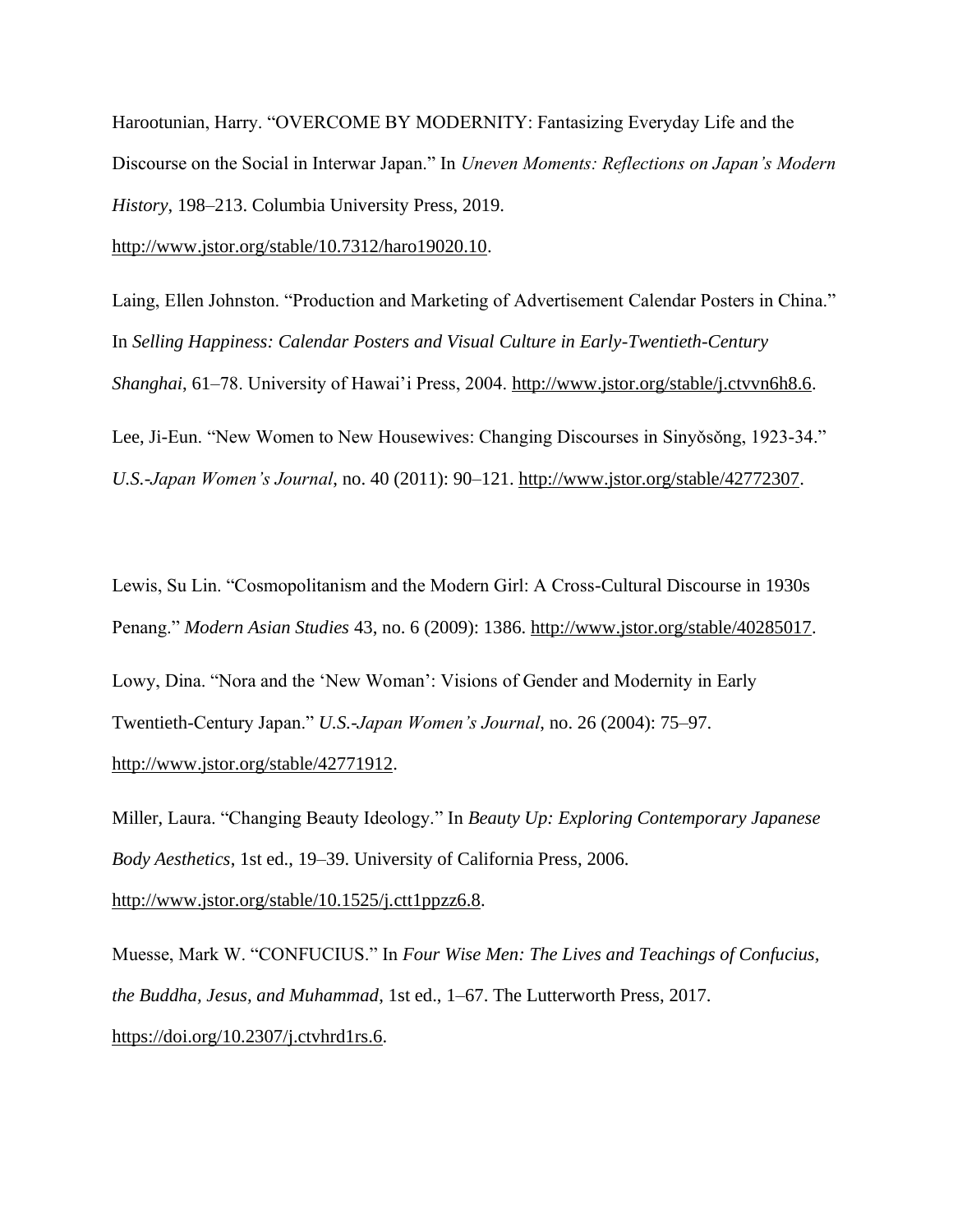Nicholas, Jane. "Making a Modern Girl's Body: Commodities, Performance, and Discipline." In *The Modern Girl: Feminine Modernities, the Body, and Commodities in the 1920s*, 24. University of Toronto Press, 2015. [http://www.jstor.org/stable/10.3138/j.ctt14bth3g.6.](http://www.jstor.org/stable/10.3138/j.ctt14bth3g.6)

Stalker, Nancy K. "Modernity and Its Discontents: 1900s–1930s." In *Japan: History and Culture from Classical to Cool*, 1st ed., 244–75. University of California Press, 2018.

[http://www.jstor.org/stable/10.1525/j.ctv2n7fgm.12.](http://www.jstor.org/stable/10.1525/j.ctv2n7fgm.12)

Stevens, Sarah. "Figuring Modernity: The New Woman and the Modern Girl in Republican China." *NWSA Journal* 15, no. 3 (2003): 84. [http://www.jstor.org/stable/4317011.](http://www.jstor.org/stable/4317011)

Suh, Jiyoung. "The 'New Woman' and the Topography of Modernity in Colonial Korea." *Korean Studies* 37 (2013): 11–43. [http://www.jstor.org/stable/24575275.](http://www.jstor.org/stable/24575275)